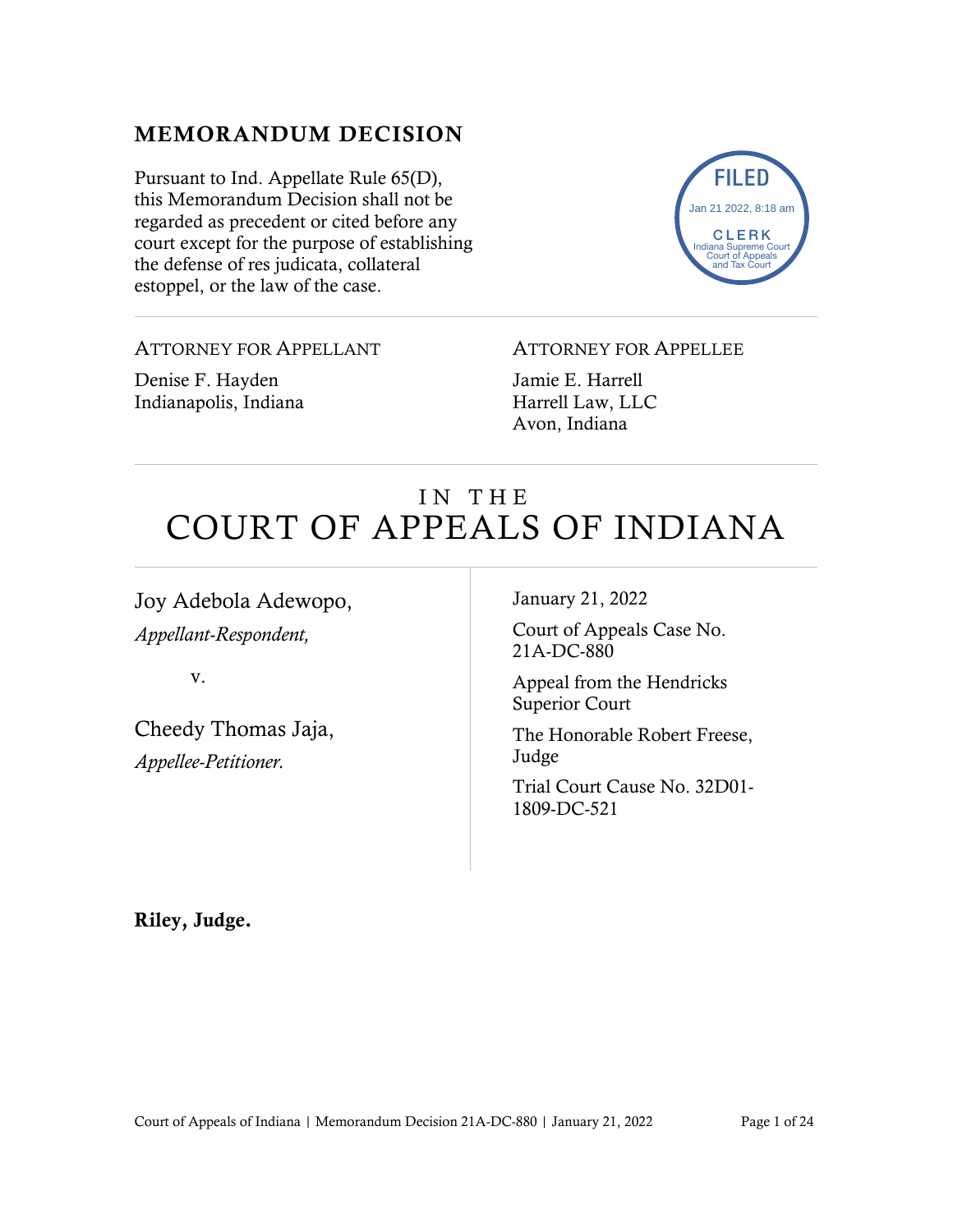## STATEMENT OF THE CASE

- [1] Appellant-Respondent, Joy Adebola Adewopo (Wife), appeals the trial court's division of marital estates arising from the dissolution of her marriage to Appellee–Petitioner, Cheedy Thomas Jaja (Husband).
- [2] We affirm.

#### ISSUES

[3] Wife raises two issues on appeal, which we restate as the following: (1) Whether the trial court abused its discretion by including certain items in the marital pot; and

(2) Whether trial court abused its discretion by equally dividing the marital estate.

## FACTS AND PROCEDURAL HISTORY

- [4] Wife and Husband were married on June 20, 2008. While there were no children born of the marriage, Husband adopted Wife's biological daughter (Daughter). Daughter is now emancipated and in medical school in the Caribbean.
- [5] Husband has twenty-eight years of teaching experience in institutes of higher education. He is currently an associate professor in the College of Nursing at the University of South Carolina, Columbia. He also holds an adjunct research faculty appointment in the Department of Emergency Medicine at Augusta University and the College of Medicine and Emergency Medicine at University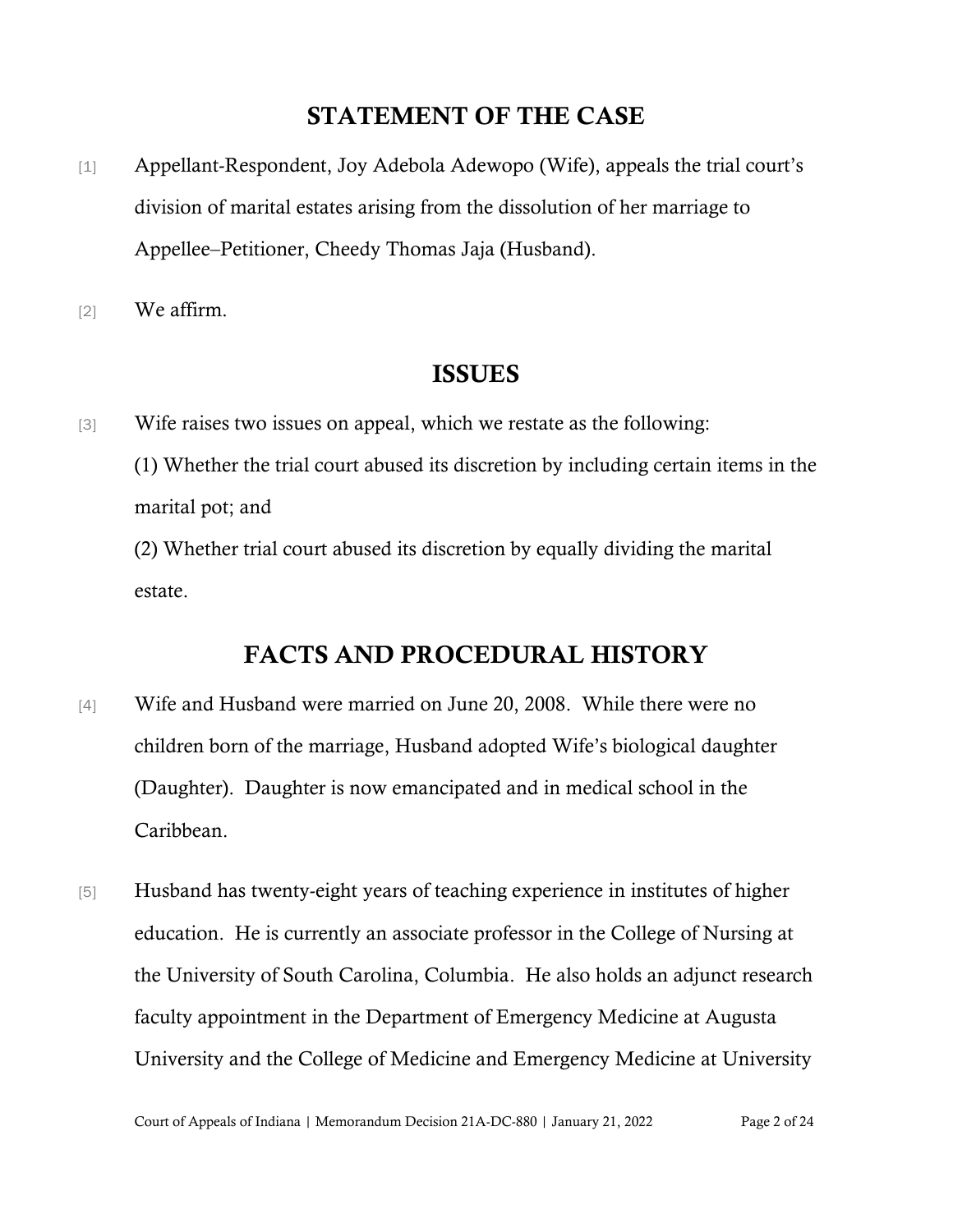of Sierra Leone. Husband's annual salary from the University of South Carolina is approximately \$144,000. Husband is also a Registered Nurse and is a board-certified Psychiatric and Mental Health Nurse Practitioner. As for Wife, she obtained her nursing degree in Nigeria in 1985, and a bachelor's degree in Social Sciences and Economics in London in 1991. Since 1997, Wife has been a Registered Nurse in Indiana and she has worked at Community East Hospital and at St. Vincent Hospital, both located in Indianapolis.

- [6] In addition, Wife is the owner/operator of four businesses. In 2002, Wife created Joy Health Services, LLC (JHS), which offers home health aide to patients. JHS also supplies rehabilitative services such as physical, occupational, speech, and social therapy. Wife is the director of nursing at JHS, where she oversees and coordinates patient care. Wife also acts as JHS' office administrator and human resources officer. Her annual salary at JHS is \$118,000. After their marriage in 2008, Husband joined Wife at JHS, replacing the physician, served on the board of directors, and began receiving a salary. During his employment with JHS, Husband computerized and set up online accounts for Wife's businesses, met with Wife's accountants, and assisted Wife with an IRS audit for her companies.
- [7] In October of 2007, Wife set up her second business. Wife bought an adult daycare franchise, Sarah Care of Indianapolis (Sarah Care), which supplies a range of daily activities for adults who have disabilities or require daily supervision. Wife oversees the daily operations of Sarah Care. Following the purchase of the franchise, Wife set up her third company in October 2007, a

Court of Appeals of Indiana | Memorandum Decision 21A-DC-880 | January 21, 2022 Page 3 of 24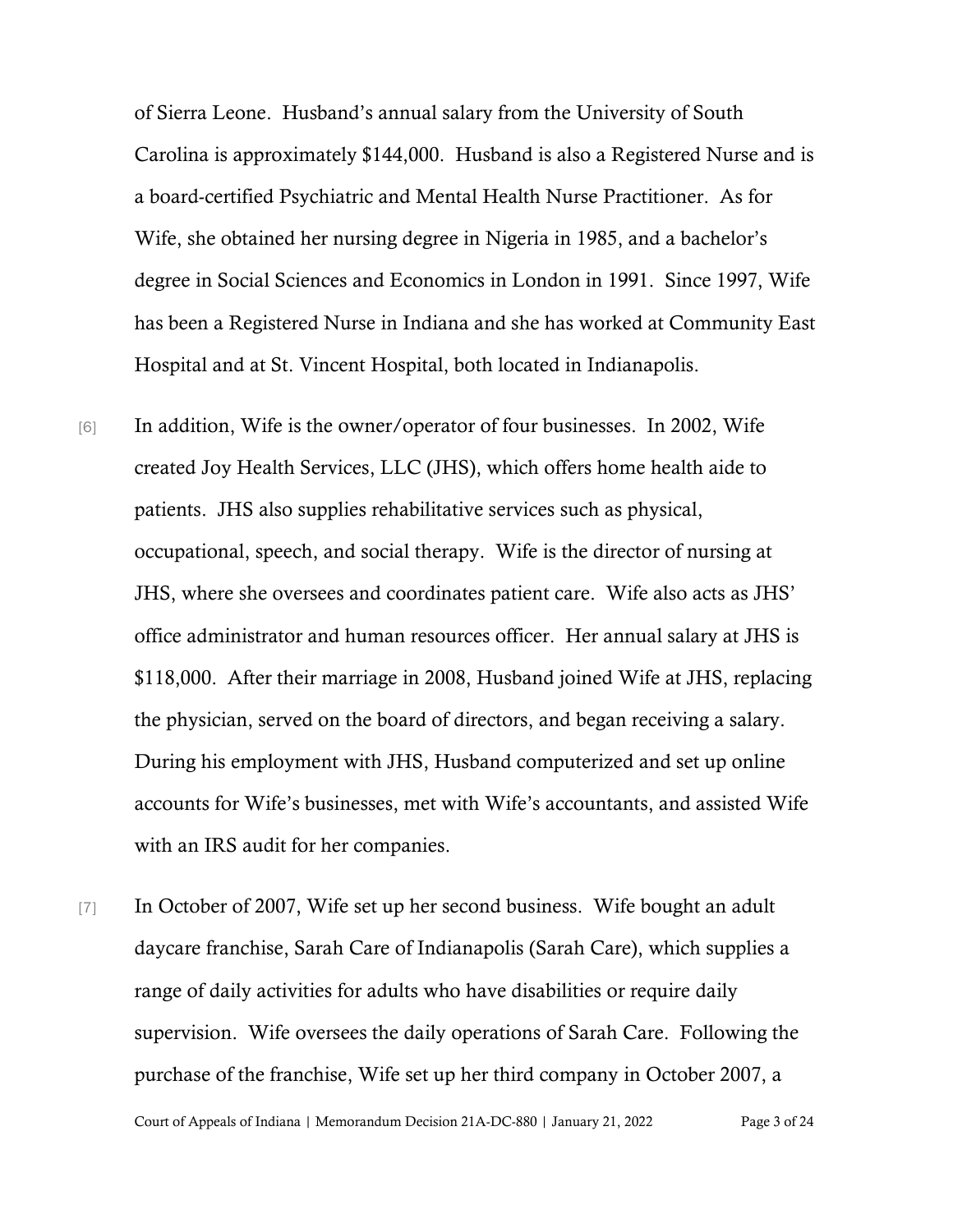holding company, JHS Investments, LLC (JHS Investments). [1](#page-3-0) Wife also established Grace Adult and Family, LLC (Grace) in 2014. Grace offers supportive and personal care services to disabled and/or elderly individuals who cannot function independently. Husband played a role in Wife's other business since he computerized and set up online accounts for Wife's businesses, met with Wife's business accountants, and assisted Wife with an IRS audit for her companies.

[8] The parties owned separate properties prior to the marriage. Wife inherited properties in Nigeria and Ghana. Wife also owned a house on Summerfield Drive in Plainfield, Indiana (Summerfield House), and the parties lived in that house from 2008 to 2012. Wife paid the mortgage on Summerfield House with her income. Wife had initially added Husband to the Summerfield House deed in 2013, but she subsequently removed him from the deed in 2017. She then transferred the house to Daughter in that same year. In 2012, the parties built a house at 1025 Heathrow Lane in Avon (Heathrow House), with Husband contributing \$50,000 and Wife paying \$20,000 toward the down payment. As for Husband, prior to the marriage, he had bought a home in Seattle, Washington, (Seattle Home) in 2003. After their marriage, Husband added

<span id="page-3-0"></span><sup>&</sup>lt;sup>1</sup> In January of 2008, JHS Investments bought the real estate at 2825 East 96th Street in Indianapolis (96th Street Property). That property is JHS's primary office. In 2015, JHS Investments bought two houses located at 3444 Allison Avenue, Indianapolis (Allison House) and 2947 North Colorado, Indianapolis (Colorado House) to house their patients.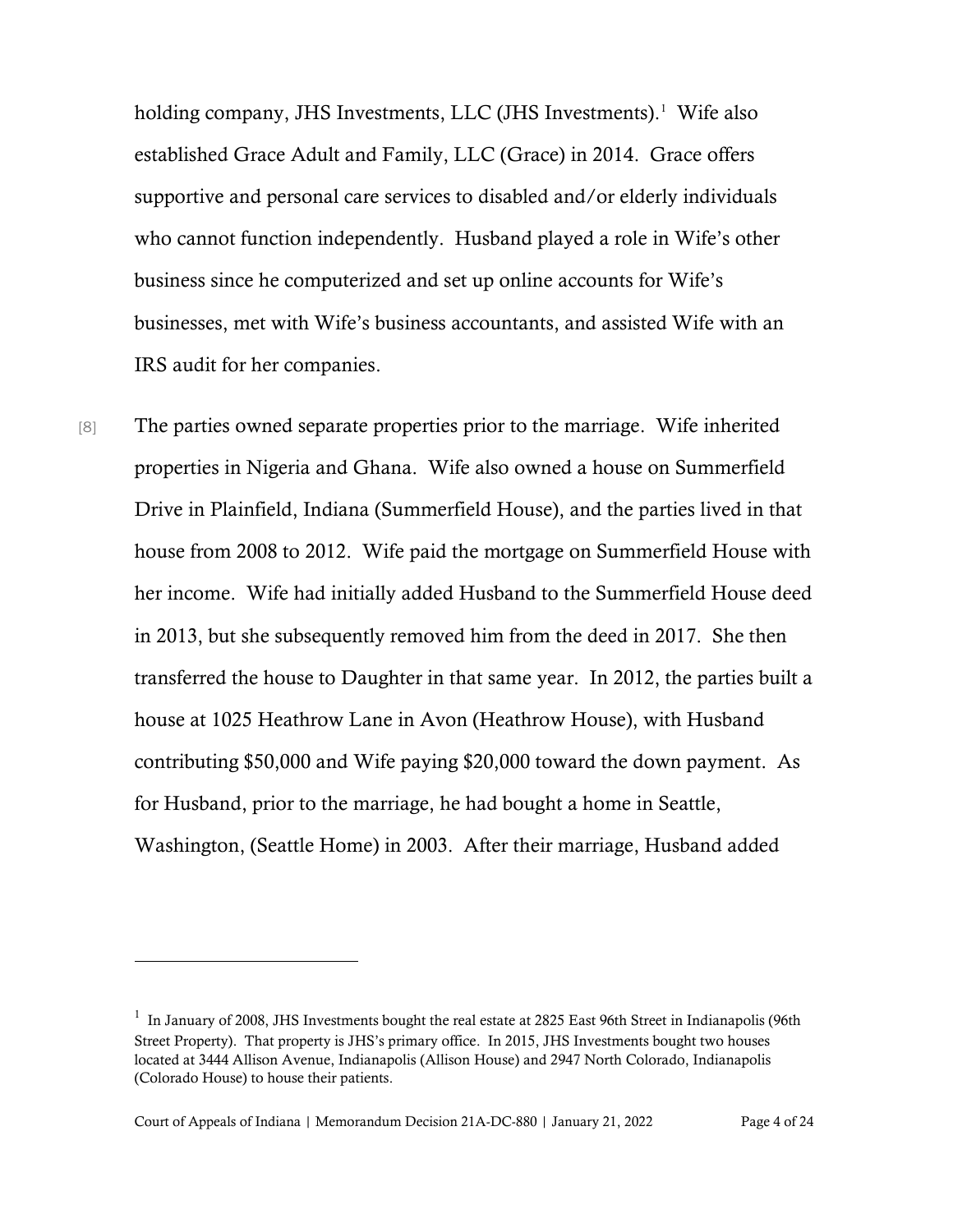Wife to the deed of that home. In 2007, Husband sold that home and put the proceeds, \$96,966.01, into his Wells Fargo account.

- [9] Prior to their marriage, Husband had approximately \$80,000 in student loans. Unbeknownst to Husband, Wife had incurred a substantial tax liability of \$409,087 prior to the marriage between 2005 and 2007. Following a federal tax lien assessment in 2011, Wife paid all her tax liability with marital funds, including \$101,000 that she levied from Husband's Bank of America bank account which she had access to.
- [10] Sometime in 2013, the parties began having marital issues. Wife later ousted Husband from JHS, and it became apparent to Husband that Wife did not want him involved in the operation of her businesses. In 2014, the parties began living separate lives. Husband enrolled at IUPUI to earn a master's degree in nursing and volunteered for six months with the CDC to be part of the relief effort for the Ebola pandemic in Sierra Leone.
- [11] In 2018, Husband filed his petition for dissolution of marriage. After mediation, the parties sought appraisals of all their assets and liabilities. Upon Husband's request, the trial court appointed Jeff Donovan (Donovan), who holds licenses and certificates as a Certified Public Accountant and a Certified Valuation Analyst, to evaluate Wife's operating companies, *i.e*., JHS, Sarah Care, and Grace.
- Court of Appeals of Indiana | Memorandum Decision 21A-DC-880 | January 21, 2022 Page 5 of 24 [12] On March 3, 2021, the trial court conducted a two-day final hearing. Donovan testified that he performed a combined valuation of JHS, Sarah Care, and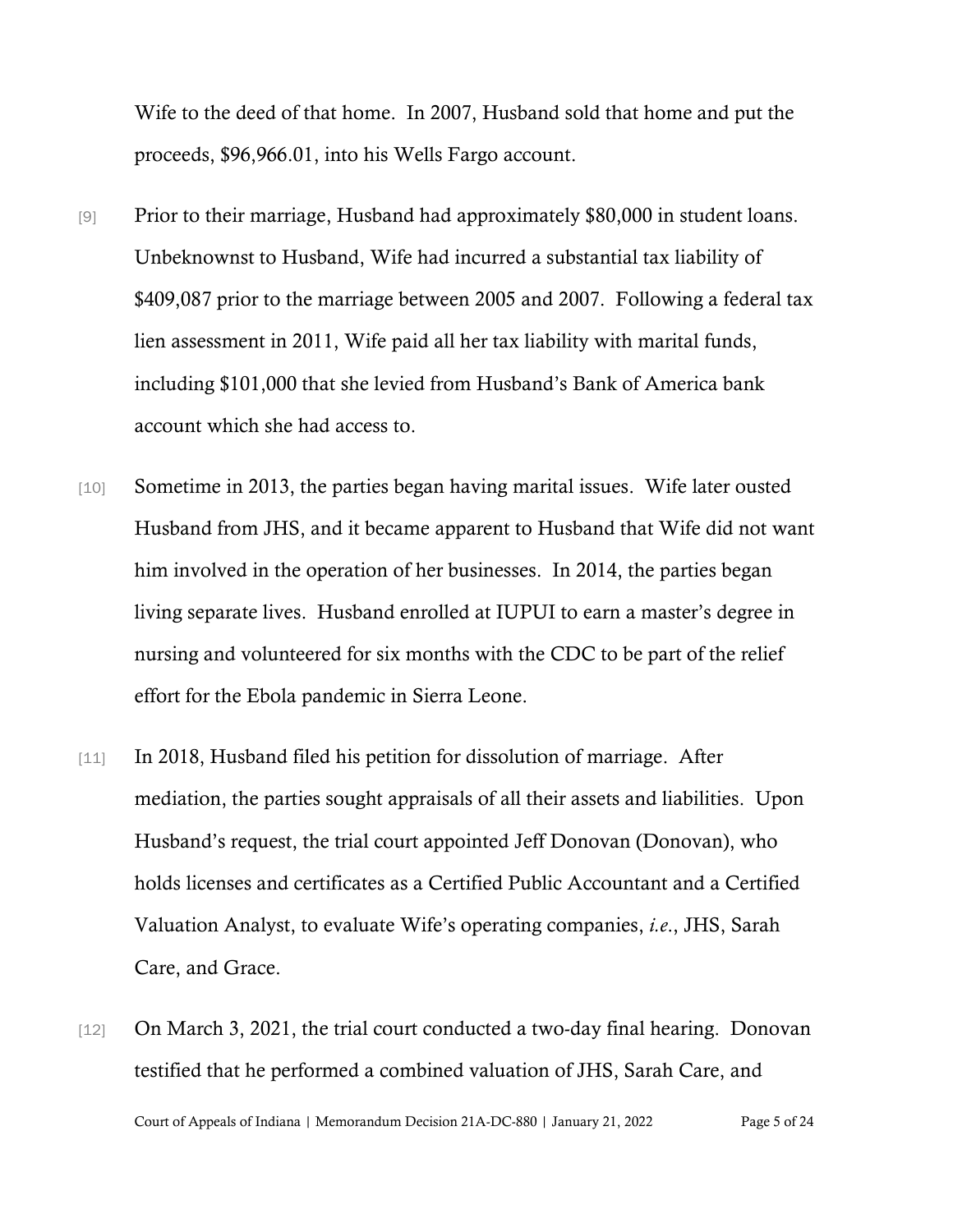Grace using an income-based valuation method. Donovan determined that there was a significant amount of personal goodwill attributable to Wife and her involvement in the businesses. Donovan opined that using a combination of market-based and income-based valuation methods, the fair market value of enterprise goodwill was approximately \$730,000.

- [13] Based upon the testimony, the stipulated values of the marital assets, and the expert business valuation opinion offered by Donovan, the trial court determined the total value of the marital estate to be \$3,141,274.11. That sum included \$730,000 of combined enterprise goodwill from Wife's businesses, \$166,800 of the value of the Summerfield House, \$8,000 of Wife's property interests in her inherited properties in Nigeria and Ghana, and \$76,189 of Husband's student loans. The trial court then equally divided the marital estate between the parties, finding such division proper and equitable, resulting in an equalization payment due to Husband in the amount of \$1,318,288.91. The trial court additionally ordered Wife to pay \$20,000 of Husband's attorney's fees.
- [14] Wife now appeals. Additional information will be provided as necessary.

## DISCUSSION AND DECISION

#### I*. Standard of Review*

[15] Initially we observe that the dissolution court entered special findings of fact and conclusions thereon pursuant to Indiana Trial Rule 52(A). Accordingly, our standard of review is two-tiered: first, we determine whether the evidence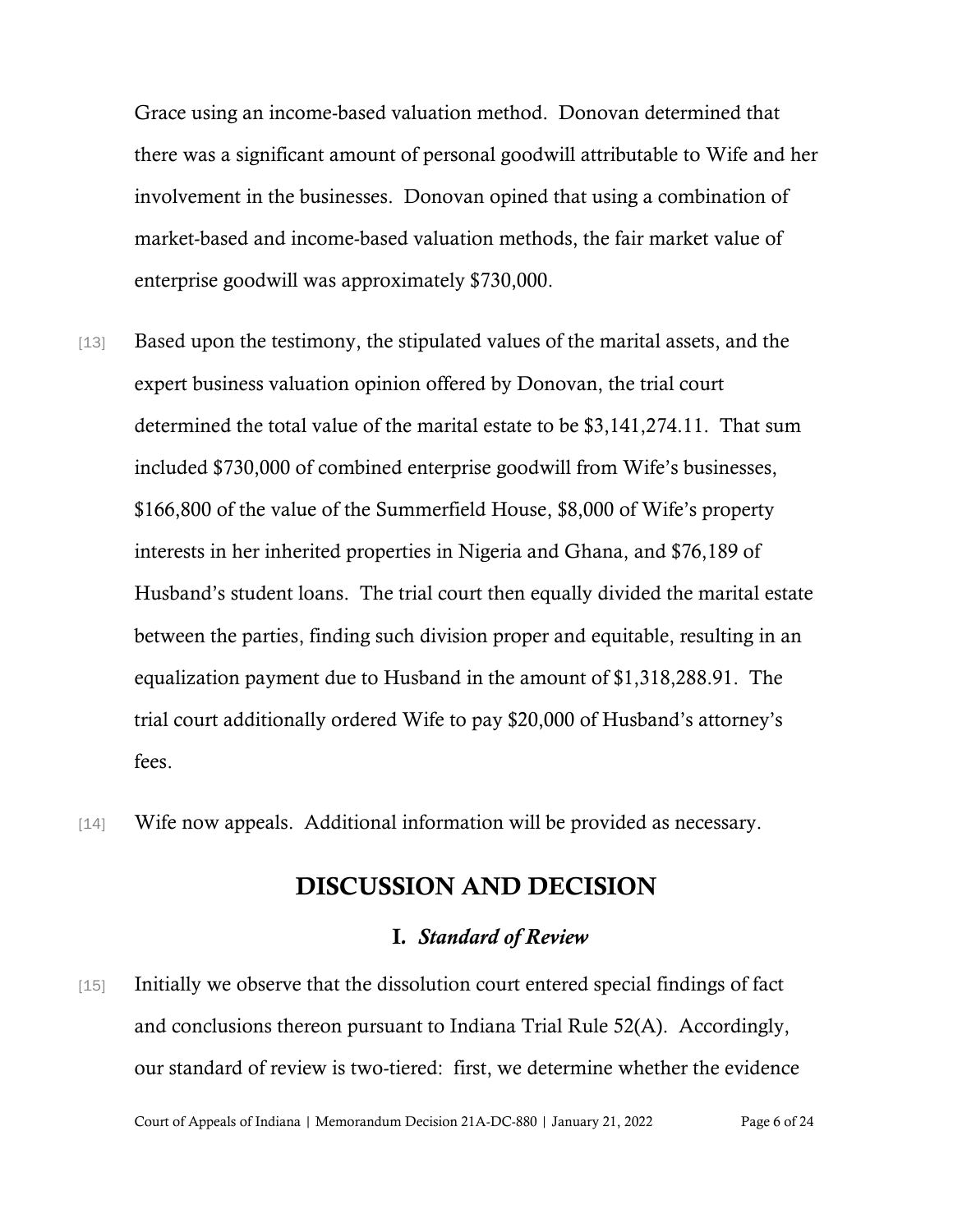supports the findings, and second, whether the findings support the judgment. *O'Connell v. O'Connell*, 889 N.E.2d 1, 10 (Ind. Ct. App. 2008). Findings of fact are clearly erroneous when the record lacks any evidence or reasonable inferences from the evidence to support them. *Id.* The judgment will be reversed if it is clearly erroneous. *Id.* To determine whether the findings or judgment are clearly erroneous, we consider only the evidence favorable to the judgment and all reasonable inferences flowing therefrom. *Id.* We will not reweigh the evidence or assess witness credibility. *Id.* Even though there is evidence to support it, a judgment is clearly erroneous if the reviewing court's examination of the record leaves it with the firm conviction that a mistake has been made. *Id.* 

#### II*. Marital Pot*

[16] Challenging the property division, Wife first contends that the trial court erred by including certain items in the marital pot. In dissolution actions, it is wellsettled that all marital property goes into the marital pot for division, whether it was owned by either spouse before the marriage, acquired by either spouse after the marriage and before final separation of the parties, or acquired by their joint efforts. Ind. Code § 31-15-7-4(a); *Beard v. Beard*, 758 N.E.2d 1019, 1025 (Ind. Ct. App. 2001), *trans. denied*. For purposes of dissolution, property means "all the assets of either party or both parties." I.C. § 31-9-2-98. "The requirement that all marital assets be placed in the marital pot is meant to insure that the trial court first determines that value before endeavoring to divide property." *Montgomery v. Faust*, 910 N.E.2d 234, 238 (Ind. Ct. App. 2009). "Indiana's 'one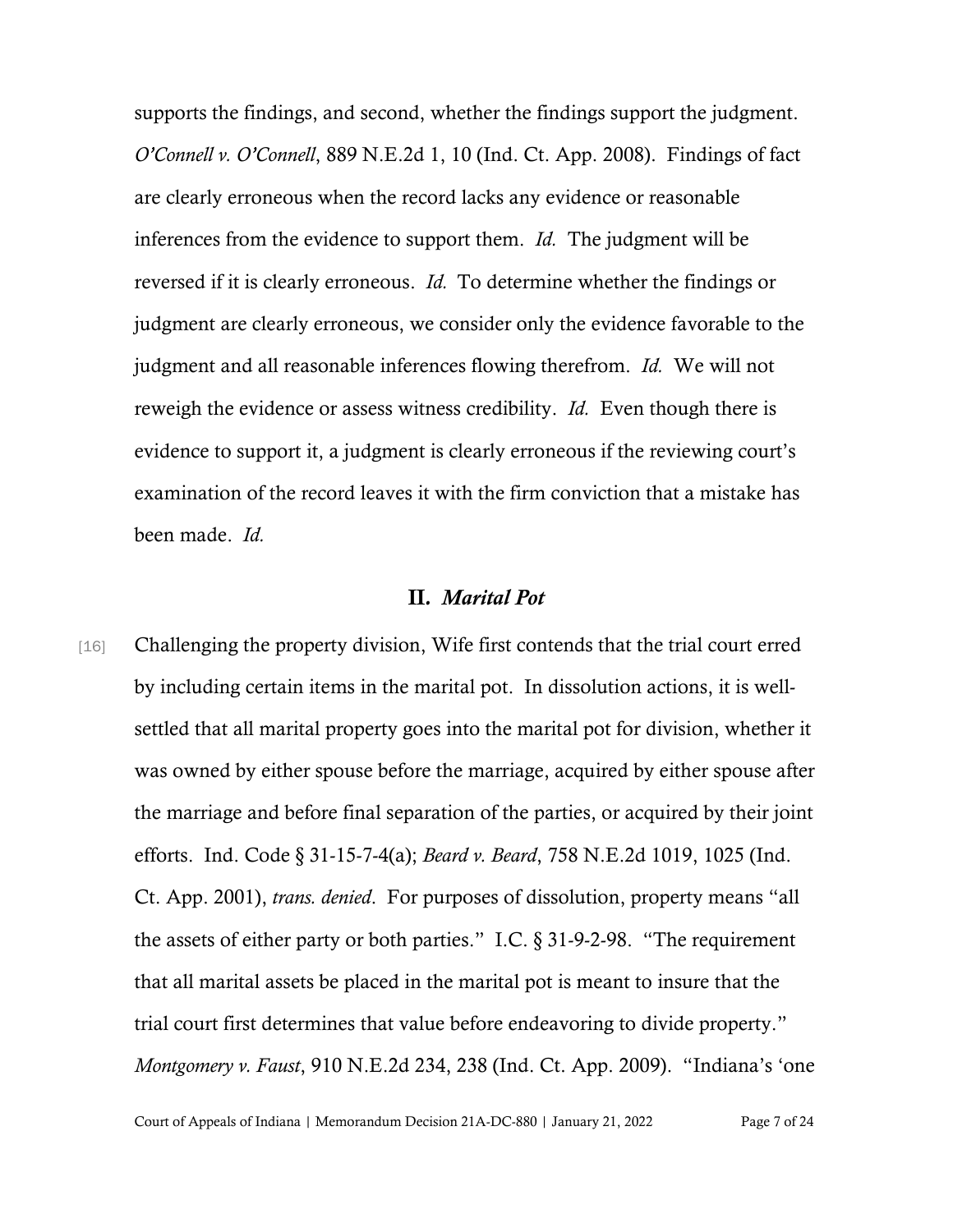pot' theory prohibits the exclusion of any asset in which a party has a vested interest from the scope of the trial court's power to divide and award." *Wanner v. Hutchcroft*, 888 N.E.2d 260, 263 (Ind. Ct. App. 2008). While the trial court may decide to award a particular asset solely to one spouse as part of its just and reasonable property division, it must first include the asset in its consideration of the marital estate to be divided. *Hill v. Hill*, 863 N.E.2d 456, 460 (Ind. Ct. App. 2007). The systematic exclusion of any marital asset from the marital pot is erroneous. *Falatovics v. Falatovics*, 15 N.E.3d 108, 110 (Ind. Ct. App. 2014).

[17] Wife argues that the trial court erred when it included the Summerfield House, her property interest in her inherited properties in Africa, and Husband's student loans in the marital pot.

#### A. *Summerfield House*

Court of Appeals of Indiana | Memorandum Decision 21A-DC-880 | January 21, 2022 Page 8 of 24 [18] Wife argues that the house belonged to Daughter at the time Husband filed for dissolution, therefore, the trial court erred by including that house as a marital asset. We agree with Wife's contention that a trial court may not distribute property not owned by the parties. *See England v. England*, 865 N.E.2d 644, 649 (Ind. Ct. App. 2007). However, we have held that when distributing marital property, a trial court may consider the use and occupancy of property titled in the name of a third party. *Id*.; *see* also *In re Dall,* 681 N.E.2d 718, 722-23 (Ind. Ct. App. 1997) (holding that the trial court erred by including the parties' residence in the marital estate as it was owned by wife's parents; however, the court could consider the value of wife's continued dwelling in the home);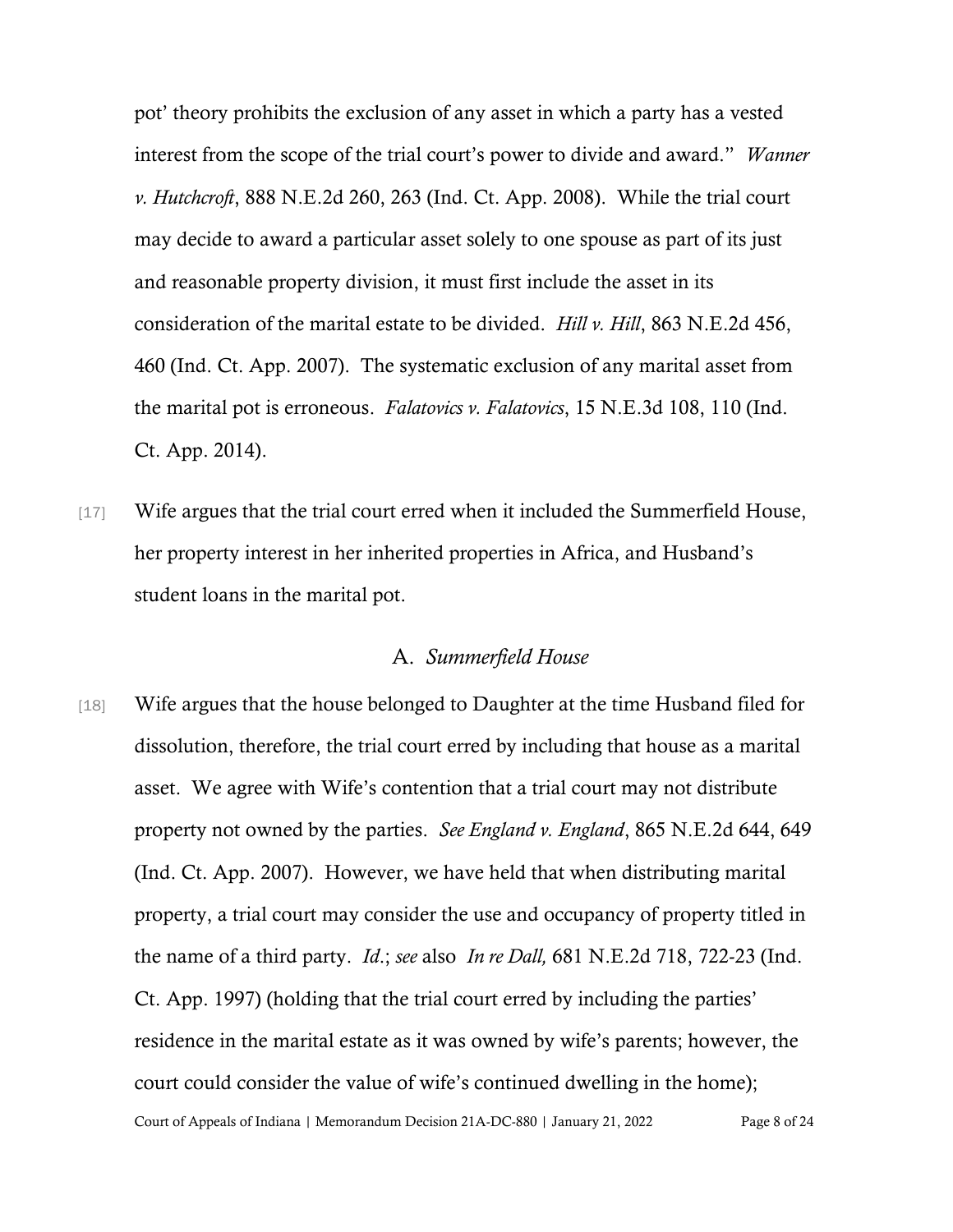*Hacker v. Hacker*, 659 N.E.2d 1104, 1111 (Ind. Ct. App. 1995) (holding that the trial court properly considered husband's occupancy of a farm owned by his parents when distributing marital assets). Use and occupancy of property owned by a third party is also relevant to distribution as it pertains to the economic circumstances of the parties at the time of dissolution under Section 31-15-7-5(3). *See England*, 865 N.E.2d at 650.

[19] The record shows that Wife purchased the Summerfield House in 2000, the parties lived there between 2008 and 2012, and the mortgage was paid from Wife's income. In 2013, Wife included Husband's name on the deed. Sometime thereafter, the parties began having marital issues, and by 2014, the parties were living separate lives. In 2017, Wife removed Husband's name from the deed, and she transferred the house to Daughter. Husband filed for divorce in 2018. During her deposition, Wife stated even though she had transferred the Summerville House to Daughter, she was still paying the mortgage. In relation to that transfer, Husband testified, "I have no idea how that transaction occurred. Ordinarily I would have been involved but was not, so it is mystery how that occurred in the first place." (Transcript Vol. II, p. 74). Wife testified that although Daughter owned the home, Daughter did not reside in the house since she was in medical school. Wife claimed that she, and not Daughter, had collected rent in the past. Wife testified that her nephew now lives at the house rent free, and whenever she has her extended family visiting, she allows them to stay at the house rent free. Though Wife claimed to have transferred the house to Daughter, her conduct suggests that she has a present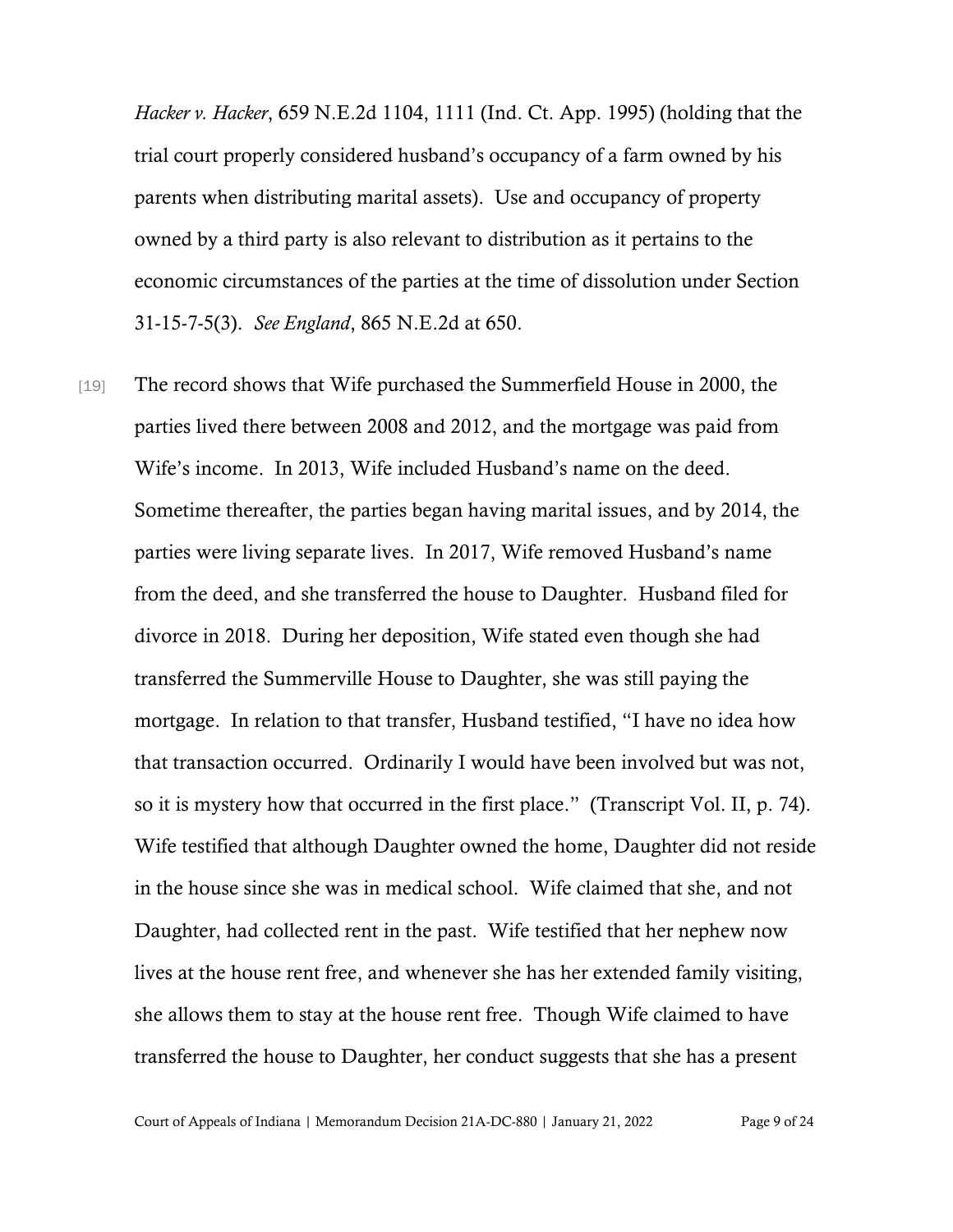possessory interest in the house for her use and enjoyment. During her deposition, she admittedly stated that she continued paying the mortgage following the transfer. In addition, her conduct suggests she is capable of occupying the property in lieu of collecting rent, if she is so inclined. *See Estudillo v. Estudillo*, 956 N.E.2d 1084, 1090 (Ind. Ct. App. 2011) (holding that a Husband's present possessory interest in real property could be considered in making distribution of marital assets in divorce action, even though husband claimed to have made a gift of the property to his daughter, husband evicted daughter from the property and began collecting rent from tenants living there, suggesting that he was capable of occupying the property in lieu of collecting rent, if he was so inclined). Based on the foregoing, we hold that the trial court did not abuse its discretion by including the Summerfield House into the pot of marital assets when dividing the marital estate.

#### B. *Wife's Inheritance*

[20] Wife claims that the properties in Ghana and Nigeria that she inherited prior to the marriage should not have been included in the marital estate. The trial court entered the following pertinent findings:

> 55. Wife inherited property prior to the marriage in Nigeria and Ghana.

> 56. During her deposition, Wife described the Nigerian property as [a]3-4-bedroom house in a subdivision worth \$25,000-30,000 in US Dollars divided between siblings and her mother.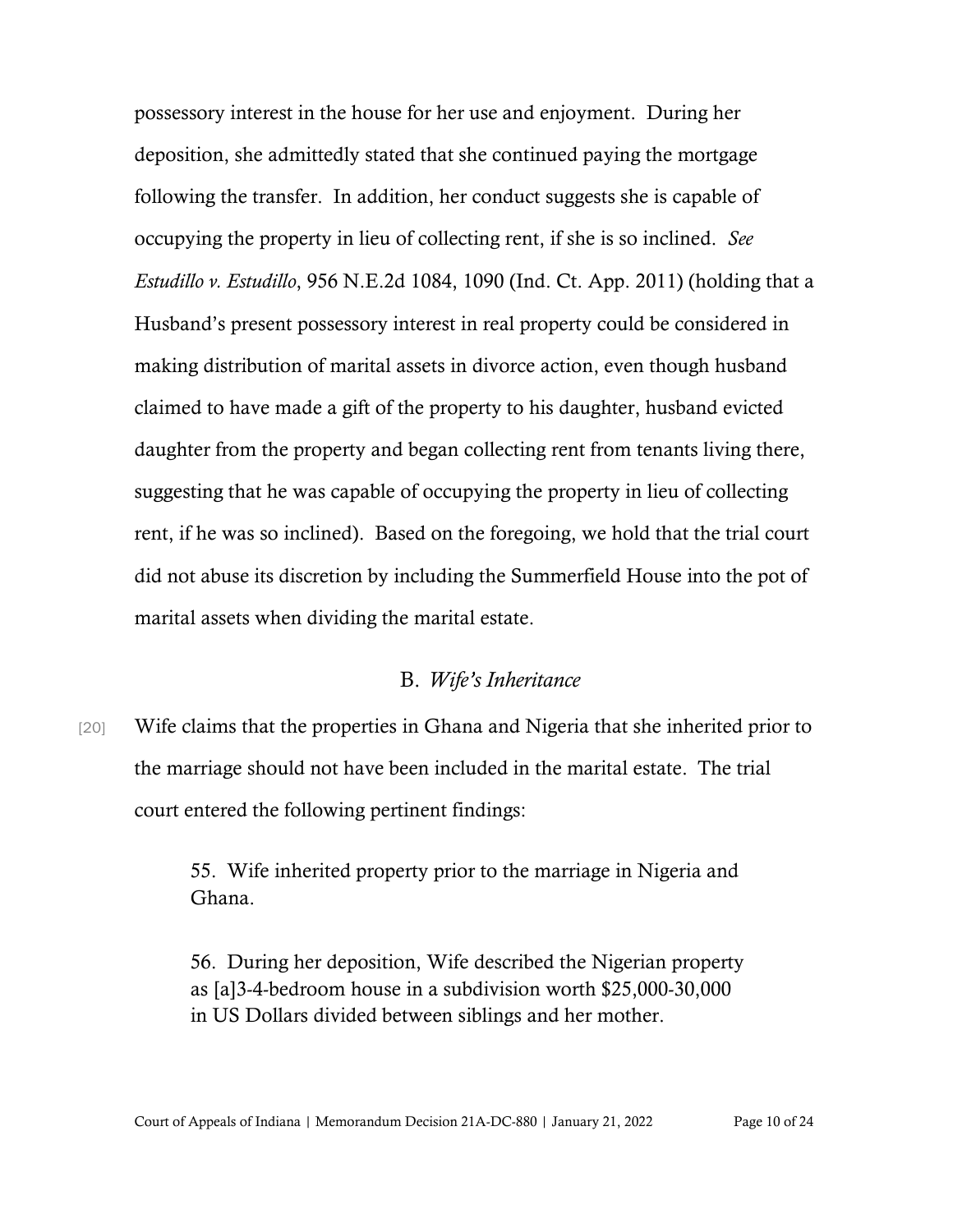57. However, at final hearing, Wife indicated the property in Nigeria was an apartment building with units and that she received varying amount of rent from the property.

58. The fair market value of the international properties is uncertain, they are included in the marital pot as the parties have stipulated and Exhibit provides, and the [c]ourt orders those properties set over to Wife's and she alone retains any right, title, and interest therein.

(Appellant's App. Vol. II, pp. 15-16). Indiana Code section 31-15-7-4 (a) clearly states that the trial court shall "divide the property of the parties, whether: (1) owned by either spouse before the marriage . . ." Thus, *all* property, whether acquired before or during the marriage, is generally included in the marital estate for property division. *Bertholet v. Bertholet,* 725 N.E.2d 487, 495 (Ind. Ct. App. 2000), *trans. denied.* Additionally, there is no requirement that assets of individual origin must have been physically "commingled" during the marriage to be considered as marital property. *Huber v. Huber,* 586 N.E.2d 887, 889 (Ind. Ct. App. 1992)*, trans. denied.* Wife's interests in the African properties was clearly a marital asset subject to distribution and were rightfully added to the marital pot. Wife's additional assertion that she jointly inherited those properties with her siblings and mother should lead to the properties being excluded to the marital pot also fails. The trial court expressly took that into consideration, and it did not include the value of the properties, but only included a certain value of her inherited property in the marital pot. Thus, we hold that the trial court did not abuse its discretion by including Wife's property interest in her inherited property in the marital pot.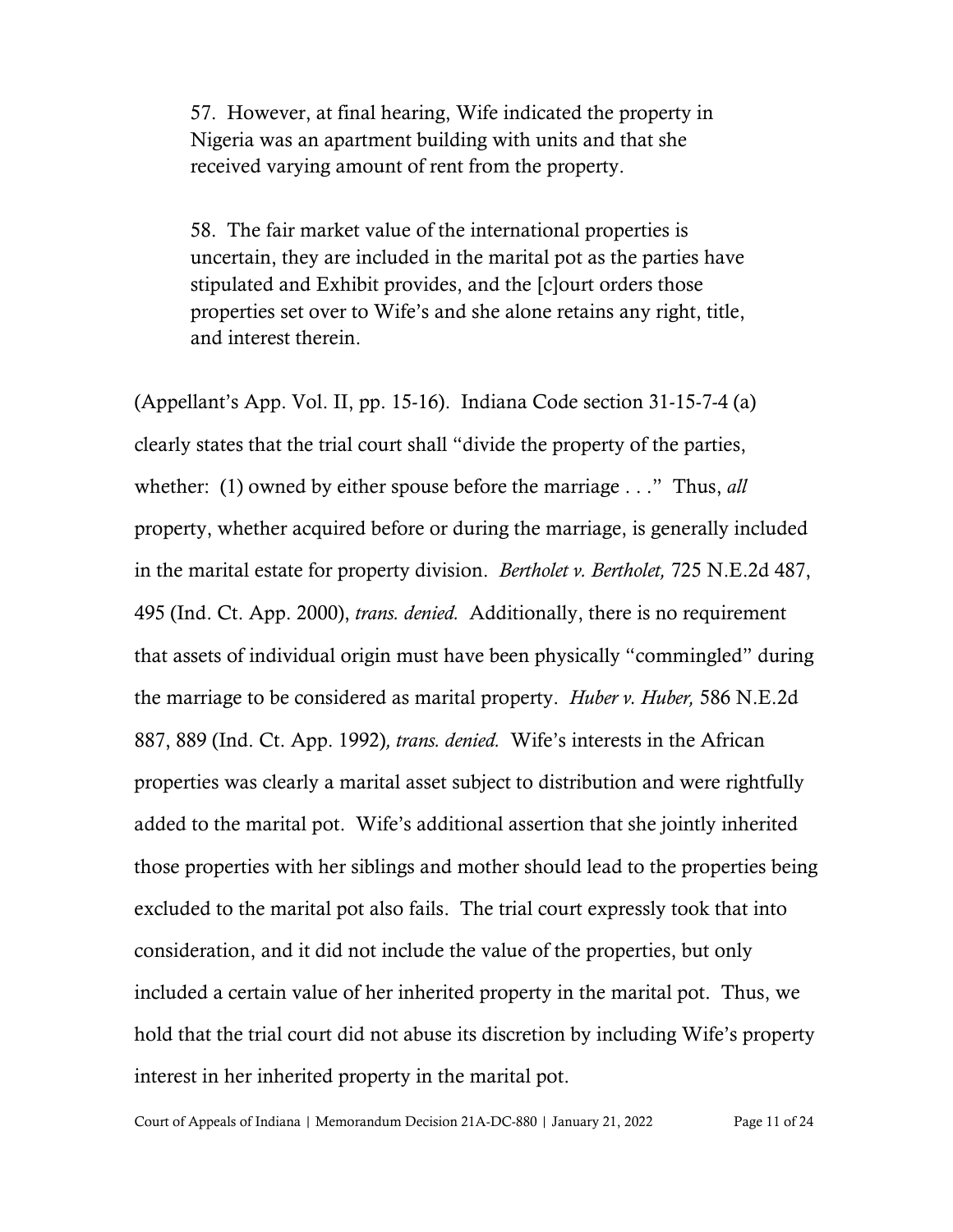#### C. *Husband's Student Loan*

[21] Wife argues that Husband's student loans should have been excluded from the marital estate. She claims that it was unclear whether the loan was incurred prior or during the marriage. As noted, it is well-established that all marital property goes into the marital pot for division, whether it was owned by either spouse before the marriage, acquired by either spouse after the marriage and before final separation of the parties, or acquired by their joint efforts." *Smith v. Smith*, 938 N.E.2d 857, 860 (Ind. Ct. App. 2010). Marital property includes both assets and liabilities. *Id*. "The trial court has no authority to exclude or set aside marital property but must divide all property." *Id*. Here, the trial court properly included Husband's student loan debt, which was incurred prior to the marriage. To the extent that Wife argues that it is unclear when the loan was incurred, Husband provided a statement showing that as of August 1, 2008, his remaining balance was \$76,189.94. Wife has not met her burden of persuading us that the trial court erred in including Husband's student loans.

#### III*. Valuation and Division of Marital Pot*

[22] Wife next argues that the trial court erred by adopting Donovan's calculation of the enterprise goodwill of her businesses. She also contends that the trial court erred by equally dividing the marital estate. The decision regarding the valuation and division of marital property lies within the sound discretion of the trial court, and we will reverse only for an abuse of that discretion. *Hartley v. Hartley*, 862 N.E.2d 274, 285 (Ind. Ct. App. 2007). We address each of Wife's concerns in turn.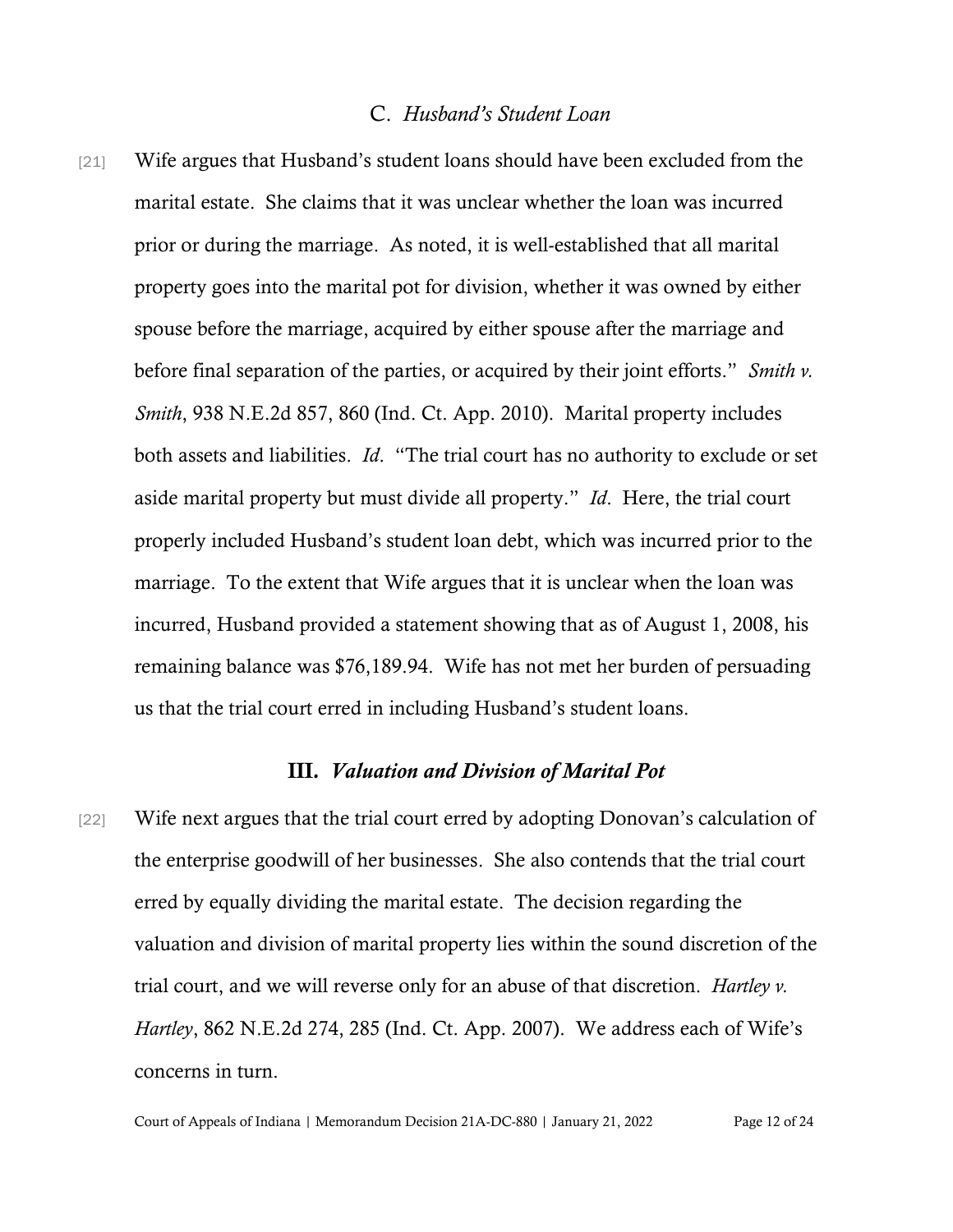#### A*. Goodwill*

- [23] Wife contends that the trial court erred by accepting Donovan's methodology in calculating the enterprise goodwill of her businesses. "A trial court has broad discretion in ascertaining the value of property in a dissolution action, and its valuation will not be disturbed absent an abuse of that discretion." *Nowels v. Nowels,* 836 N.E.2d 481, 485 (Ind. Ct. App. 2005). The trial court has not abused its discretion if its chosen valuation is supported by sufficient evidence and the reasonable inferences drawn from it. *Id.* Even when the circumstances would support a different award, we will not substitute our judgment for that of the trial court. *Id.*
- [24] In *Yoon v. Yoon*, 711 N.E.2d 1265 (Ind. 1999), our supreme court analyzed the issue of goodwill as follows:

Goodwill has been described as the value of a business or practice that exceeds the combined value of the net assets used in the business. Goodwill in a professional practice may be attributable to the business enterprise itself by virtue of its existing arrangements with suppliers, customers or others, and its anticipated future customer base due to factors attributable to the business. It may also be attributable to the individual owner's personal skill, training or reputation. This distinction is sometimes reflected in the use of the term "enterprise goodwill," as opposed to "personal goodwill."

Enterprise goodwill "is based on the intangible, but generally marketable, existence in a business of established relations with employees, customers and suppliers." Factors affecting this goodwill may include a business's location, its name recognition, its business reputation, or a variety of other factors depending on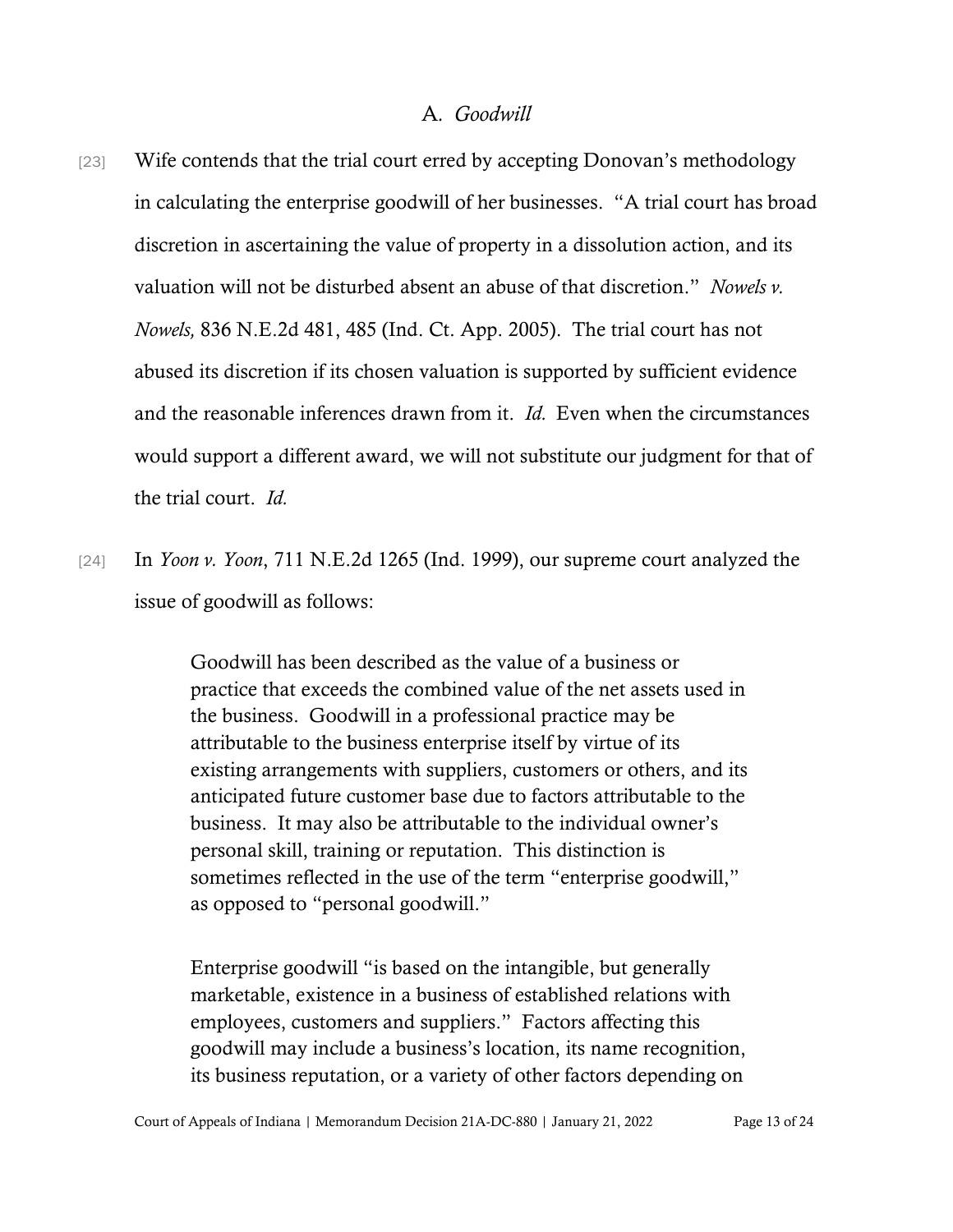the business. Ultimately these factors must, in one way or another, contribute to the anticipated future profitability of the business. *Enterprise goodwill is an asset of the business and accordingly is property that is divisible in a dissolution to the extent that it inheres in the business, independent of any single individual's personal efforts and will outlast any person's involvement in the business*. It is not necessarily marketable in the sense that there is a ready and easily priced market for it, but it is in general transferrable to others and has a value to others.

\* \* \* \*

In contrast, the goodwill that depends on the continued presence of a particular individual is a personal asset, and any value that attaches to a business as a result of this "personal goodwill" represents nothing more than the future earning capacity of the individual and is not divisible. Professional goodwill as a divisible marital asset has received a variety of treatments in different jurisdictions, some distinguishing divisible enterprise goodwill from nondivisible personal goodwill and some not.

Indiana's dissolution law opts for recognition of this distinction. The General Assembly has determined that the "relative earning power" of the parties is not a divisible asset because it is not property, but may be considered in determining the percentage of property to be given to each. Accordingly, we join the states that exclude goodwill based on the personal attributes of the individual from the marital estate.

*Id.* at 1268-69 (emphasis added) (citations omitted). The trial court in this case entered the following findings regarding the combined enterprise goodwill of Wife's businesses: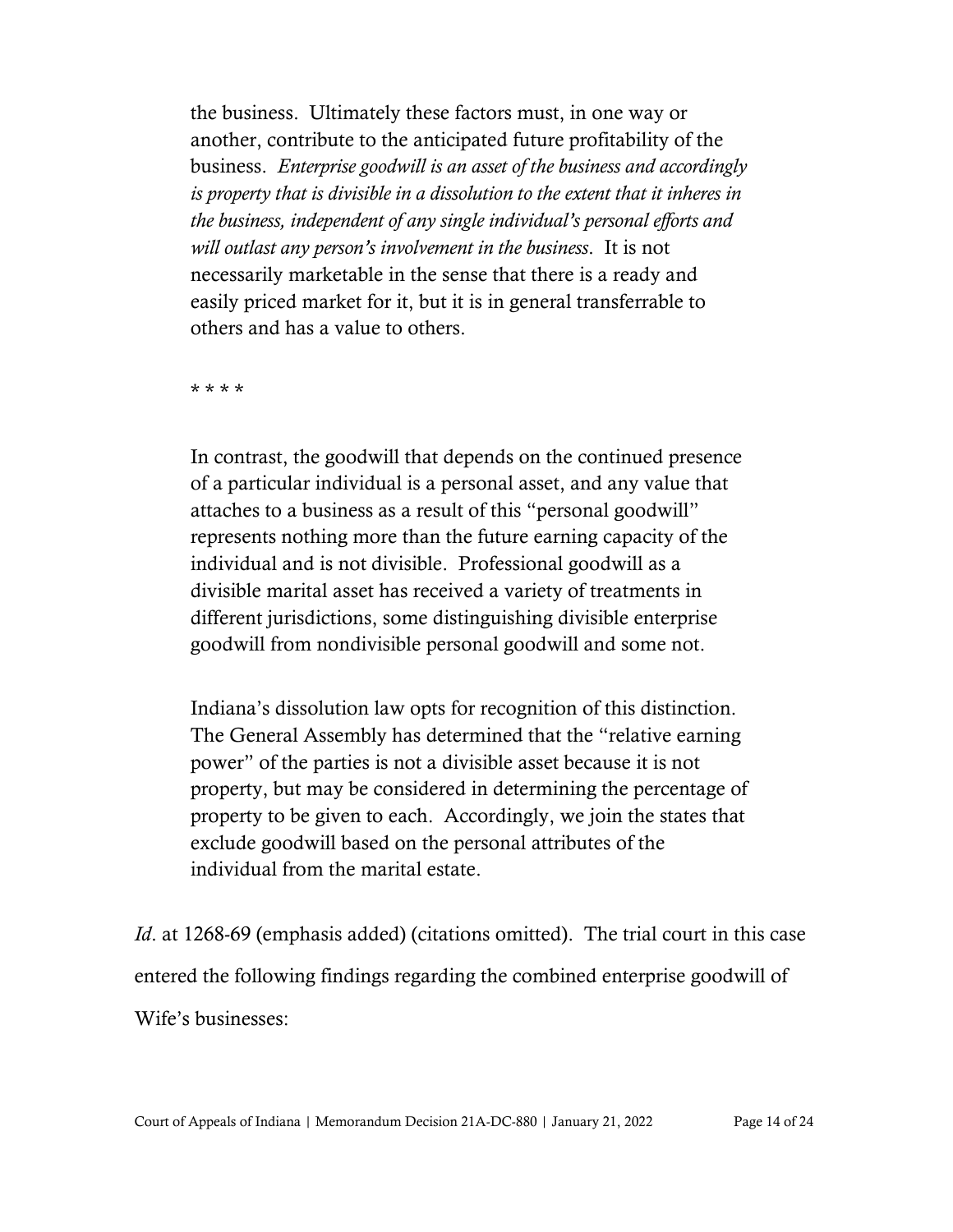75. Jeff Donovan of Donovan CPA was jointly retained by the parties to conduct [a] business valuation of Joy Health Services, Grace Adult Family Care, and Sarah Care of Indianapolis.

76. Mr. Donovan has [a] significant amount of experience conducting business valuations of this nature. He conducted site a visit to the businesses and met with Wife and her staff to obtain necessary information. He also reviewed tax returns for the multiple businesses.

77. None of the business real estate owned by Wife's holding company is included in Mr. Donovan's valuation.

78. Mr. Donovan determined that there is [a] significant amount of personal goodwill attached to the value of the businesses attributable to Wife and her specific involvement in the businesses.

79. "Enterprise goodwill" in professional practice may be attributable to the business enterprise itself by virtue of its existing arrangements with suppliers, customers or others, and its anticipated future customer base due to factors attributable to the business. *Yoon v. Yoon*, 711 N.E.2d 1265, 1268-69 (Ind. 1999).

80. Mr. Donovan indicated that, using combination of market based and income-based valuation methods, the fair market value of Wife's business interests was approximately \$730,000.00, absent personal goodwill. The [c]ourt includes this amount in the parties' marital assets on Exhibit A.

(Appellant's App. Vol. II, pp. 17-18). At the final hearing, Donovan stated that he implemented an income-based valuation method and he explained that using the income-based approach allowed him to consider the combined enterprise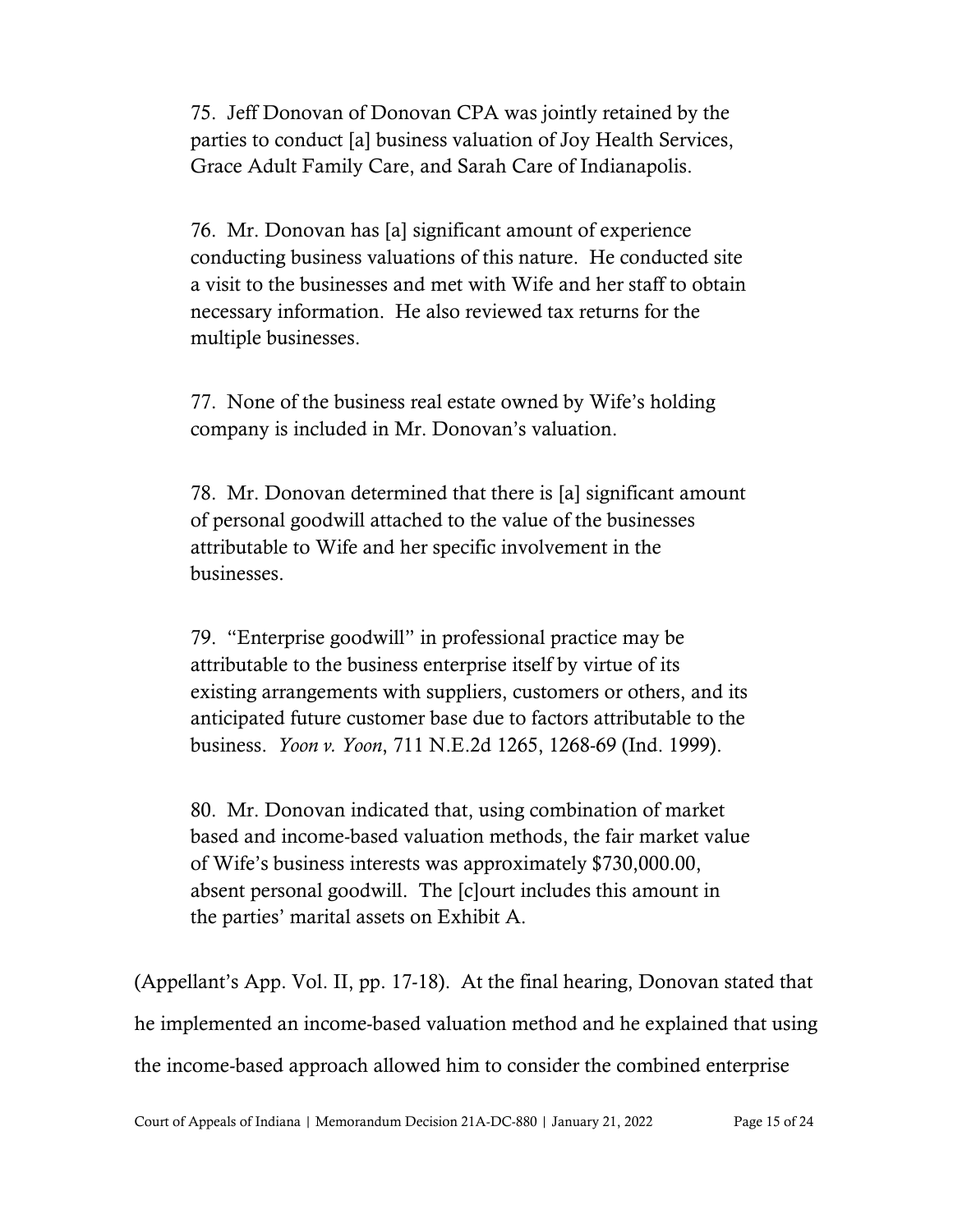goodwill of Wife's businesses. However, he conceded that the method was not a "hard and fast calculation" but depended "on the facts and circumstances of each individual business." (Tr. Vol. II, p. 186). Donovan noted that the process of arriving at the value of enterprise goodwill was complicated by the fact that each of Wife's businesses owned a small percentage of each other and because Wife's personal and business finances were unaccountably intertwined since Wife loaned money to the businesses and borrowed money from the businesses.

[25] As an alternative to Donovan's calculation, Wife requested the trial court to accept valuation amounts based *only* on JHS's book equity value as calculated by her accountant Kim Kock (Kock). Kock only evaluated JHS, and she quoted an increased equity value of \$210,442 for JHS, which was accumulated between 2008, the date of marriage, and 2018, the date of filing. When asked how the book equity value of \$210,442 was computed, Wife stated, "my accountant put it together." (Tr. Vol. II, p. 124). When asked whether her calculations considered the intercompany loans, Wife stated, "I should think so." (Tr. Vol. II, p. 124). When Donovan was asked about Wife's valuation method, he testified that his understanding of Wife's valuation method was "assets minus liabilities." (Tr. Vol. II, p. 188). Donovan explained that "an operating entity with income by default has usually a component of goodwill" and that he had disregarded an asset-based approach during his valuation because that methodology did not arrive at enterprise goodwill. (Tr. Vol. II, p. 183).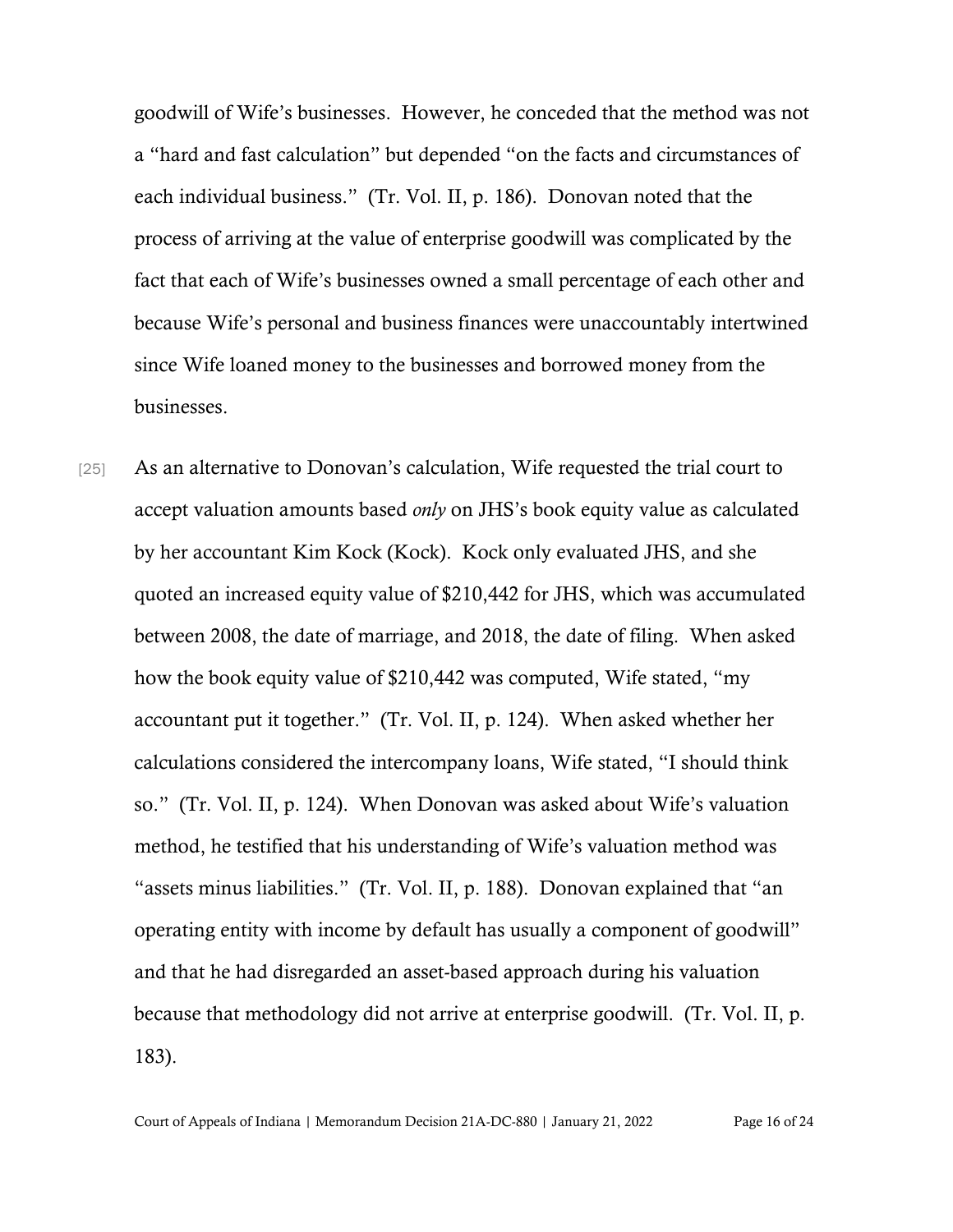[26] Specific to the division of marital property, it has been held repeatedly that it is incumbent on the parties to present evidence of the value of property to the trial court and that trial courts do not err in failing to assign values to property where no evidence of such value was presented. *See Quillen v. Quillen*, 671 N.E.2d 98, 103 (Ind. 1996). Further, as we noted, if the trial court's chosen valuation is within the range of values supported by the evidence, the court does not abuse its discretion. *Nowels*, 836 N.E.2d at 485. The trial court, as the factfinder, had discretion to credit Donovan's expert valuation opinion regarding the enterprise goodwill value of Wife's businesses. Moreover, Wife presented no evidence, through an expert witness or otherwise, as to an alternate methodology to calculate enterprise goodwill, and the gravamen of her arguments is that we should ignore Donovan's methodology, which was supported by the evidence, and which we will not do. Here, we conclude that the trial court did not abuse its discretion by crediting Donovan's valuation method, or in concluding that Wife had \$730,000 enterprise goodwill in her businesses, and that amount was divisible as a marital asset.

#### B*. Equal Division of Marital Property*

[27] Wife argues that the trial court abused its discretion in concluding that she failed rebut the presumption of equal division of marital property. As noted, the division of marital property is a two-step process in Indiana. *Estudillo*, 956 N.E.2d at 1090. First, the trial court determines what property must be included in the marital estate. *Id.* After deciding what constitutes marital property, the trial court must then divide the marital property under the

Court of Appeals of Indiana | Memorandum Decision 21A-DC-880 | January 21, 2022 Page 17 of 24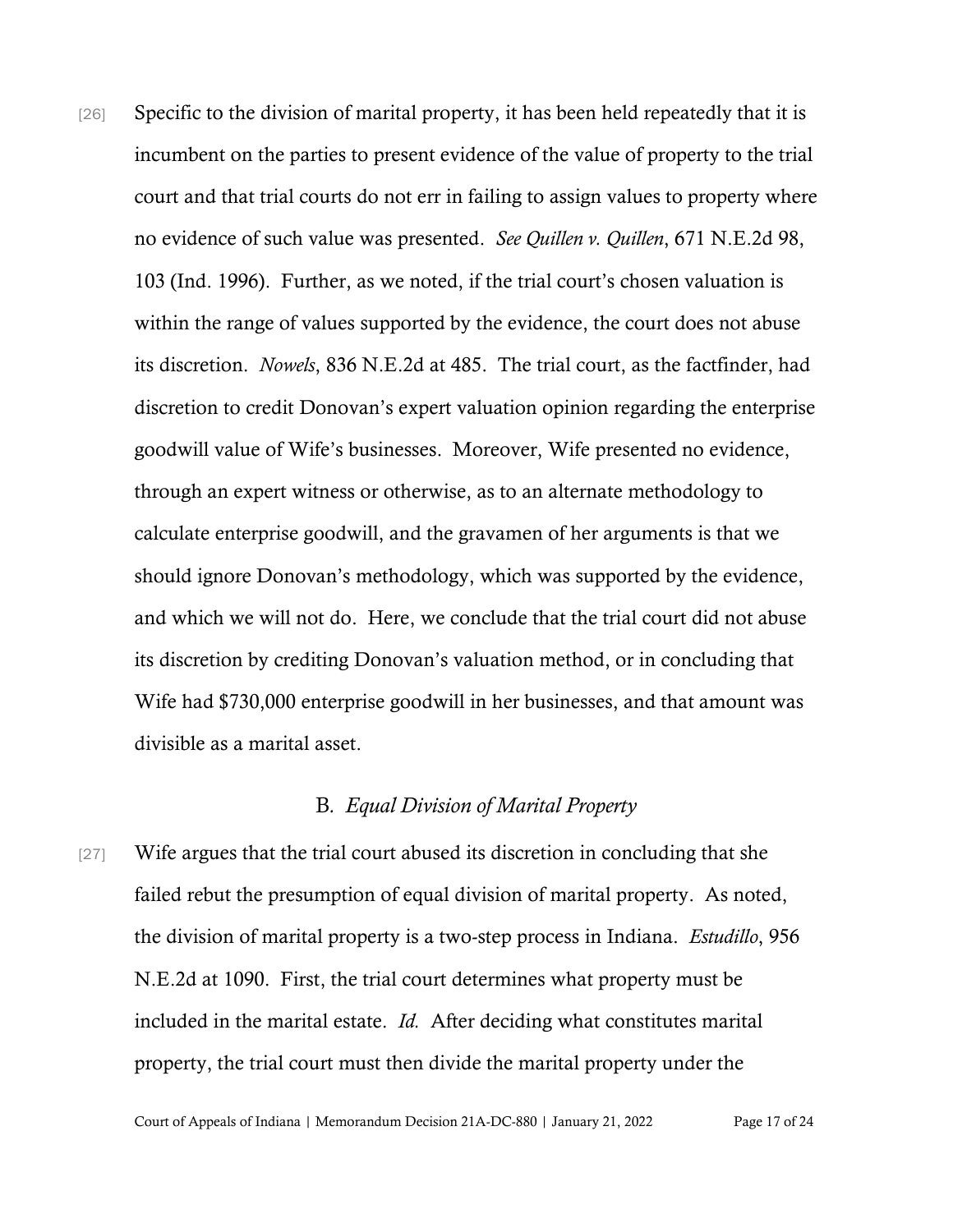presumption that an equal split is just and reasonable. I.C. § 31-15-7-5. This presumption may be rebutted by a party who presents relevant evidence, including evidence of the following factors, that an equal division would not be just and reasonable:

(1) The contribution of each spouse to the acquisition of the property, regardless of whether the contribution was income producing.

(2) The extent to which the property was acquired by each spouse:

(A) before the marriage; or

(B) through inheritance or gift.

(3) The economic circumstances of each spouse at the time the disposition of the property is to become effective, including the desirability of awarding the family residence or the right to dwell in the family residence for such periods as the court considers just to the spouse having custody of any children.

(4) The conduct of the parties during the marriage as related to the disposition or dissipation of their property.

(5) The earnings or earning ability of the parties as related to:

(A) a final division of property; and

(B) a final determination of the property rights of the parties.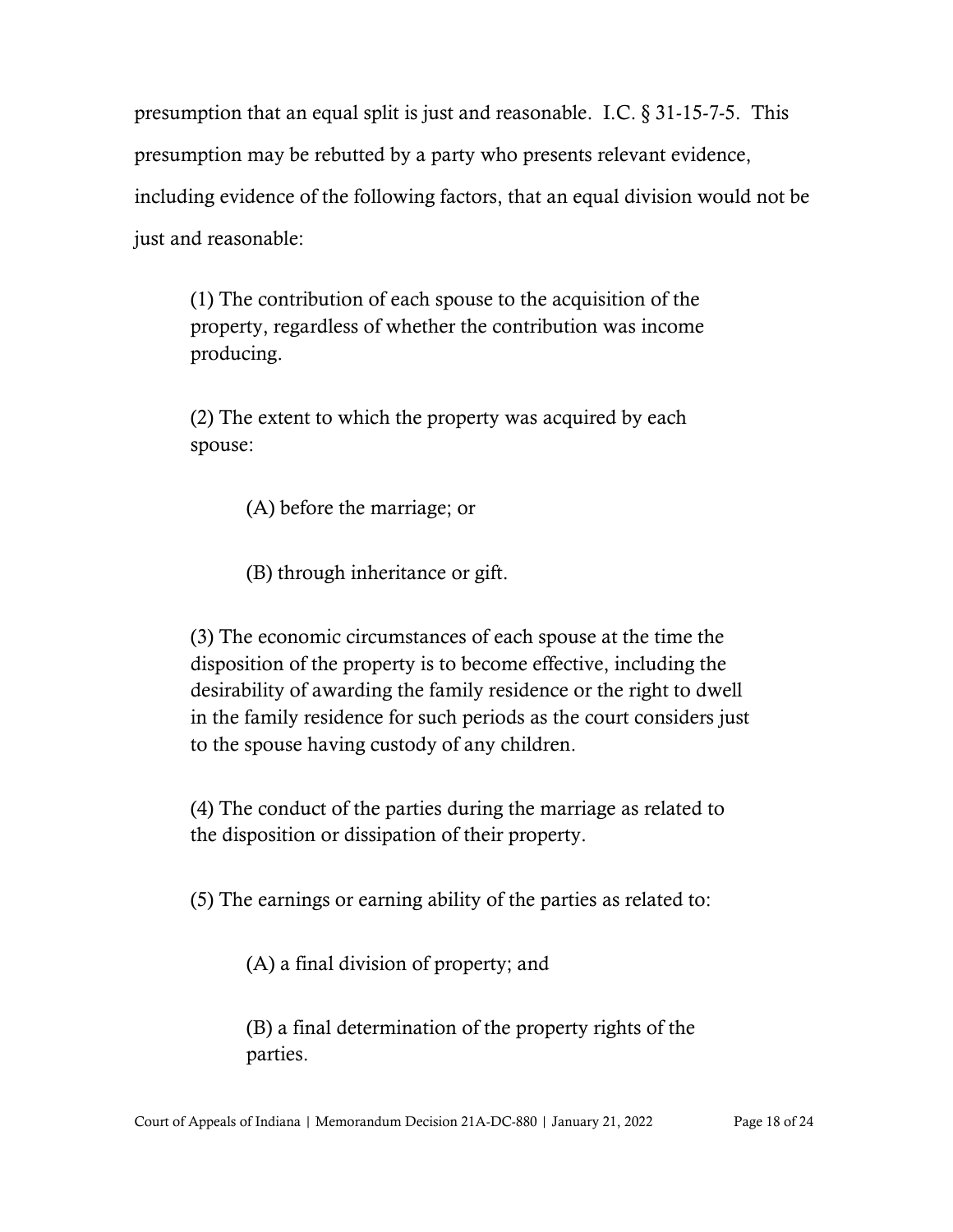I.C. § 31-15-7-5. In dividing marital property, the trial court must consider all of these factors, but it is not required to explicitly address all of the factors in every case. *Eye v. Eye*, 849 N.E.2d 698, 701-02 (Ind. Ct. App. 2006). To the contrary, we presume that the trial court considered these factors. *Hatten v. Hatten*, 825 N.E.2d 791, 794 (Ind. Ct. App. 2005). This is one of the strongest presumptions applicable to our consideration on appeal. *Id*.

[28] Wife argues the trial court abused its discretion when it ordered an equal division of the marital estate because Husband did not contribute to her businesses, and her inherited properties were never commingled with marital assets.

#### A*. Wife's Businesses*

Court of Appeals of Indiana | Memorandum Decision 21A-DC-880 | January 21, 2022 Page 19 of 24 [29] At the final hearing, Wife testified that Husband did not play a significant role at JHS, Sarah Care, or Grace. Contrary to Wife's claim that Husband did not contribute to the growth of her businesses during the marriage, the evidence presented showed that shortly after their marriage in 2008, Husband joined Wife at JHS. Husband replaced the physician, served on the board of directors and began receiving a salary. Husband computerized and set up online accounts for Wife's businesses, met with Wife's accountants, and assisted with an IRS audit. In reference to that IRS audit, Wife settled her tax liability and she used \$101,000 from Husband's bank account. The record also showed that Husband aided with the expansion of Wife's business interests by supervising the construction of the Sarah Care franchise building, hiring of staff, procurement office materials and furniture, and attending a Sarah Care training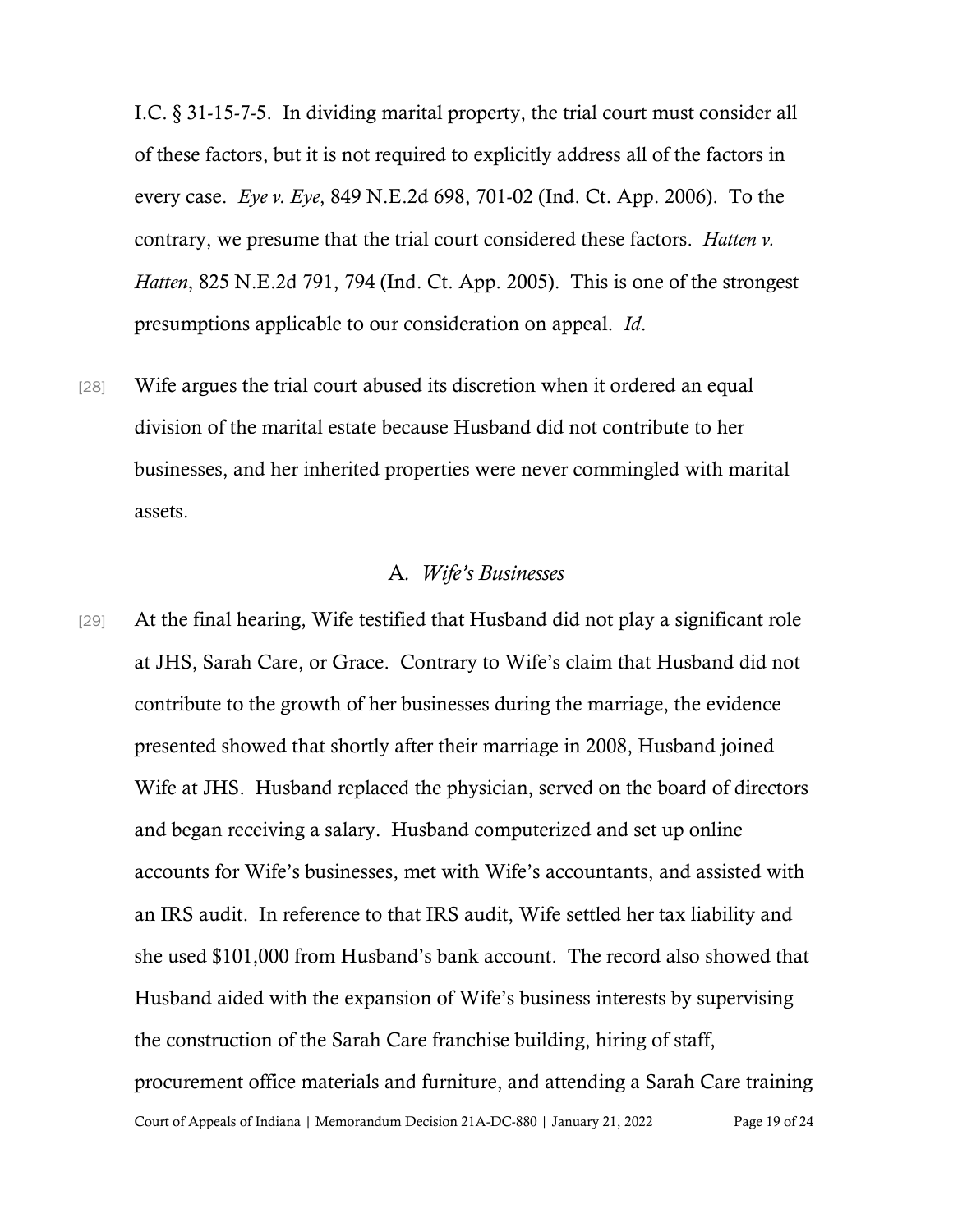in Ohio. While Wife contributed a great deal to the accumulation of the business interests for JHS, Sarah Care and Grace, the record shows that Husband also contributed to the growth of JHS, Sarah Care, or Grace. Accordingly, we find no abuse of discretion.

#### B*. Wife's Inheritance*

[30] Wife additionally claims that her inherited properties in Ghana and Nigeria, which were acquired prior to the marriage, were never commingled with marital assets. In support of her claim, Wife cites to *Castaneda v. Castaneda,* 615 N.E.2d 467 (Ind. Ct. App. 1993). In *Castaneda* we upheld the trial court's award of the wife's inheritance when dividing the marital estate, which resulted in an unequal division of the marital estate in the wife's favor. *Id*. at 470. The *Castaneda* court concluded that where the inheritance was never commingled with other marital assets and the wife did not treat it as marital property, the trial court did not abuse its discretion in setting aside the inheritance to the wife. *Id*. However, as our supreme court explained

> *Castaneda* does not stand for the proposition that a trial court is required to reach an unequal division of property because one spouse brought some items separately to the marriage. Rather, *Castaneda* permits the trial court, in its discretion, to choose to distribute the marital property unequally in favor of one spouse based on statutorily identified considerations . . . Whether to do so is a matter of trial court discretion in light of all other relevant factors.

Court of Appeals of Indiana | Memorandum Decision 21A-DC-880 | January 21, 2022 Page 20 of 24 *Fobar v. Vonderahe*, 771 N.E.2d 57, 59 (Ind. 2002). Turning to Wife's argument, we note that whether or not property was commingled is not an included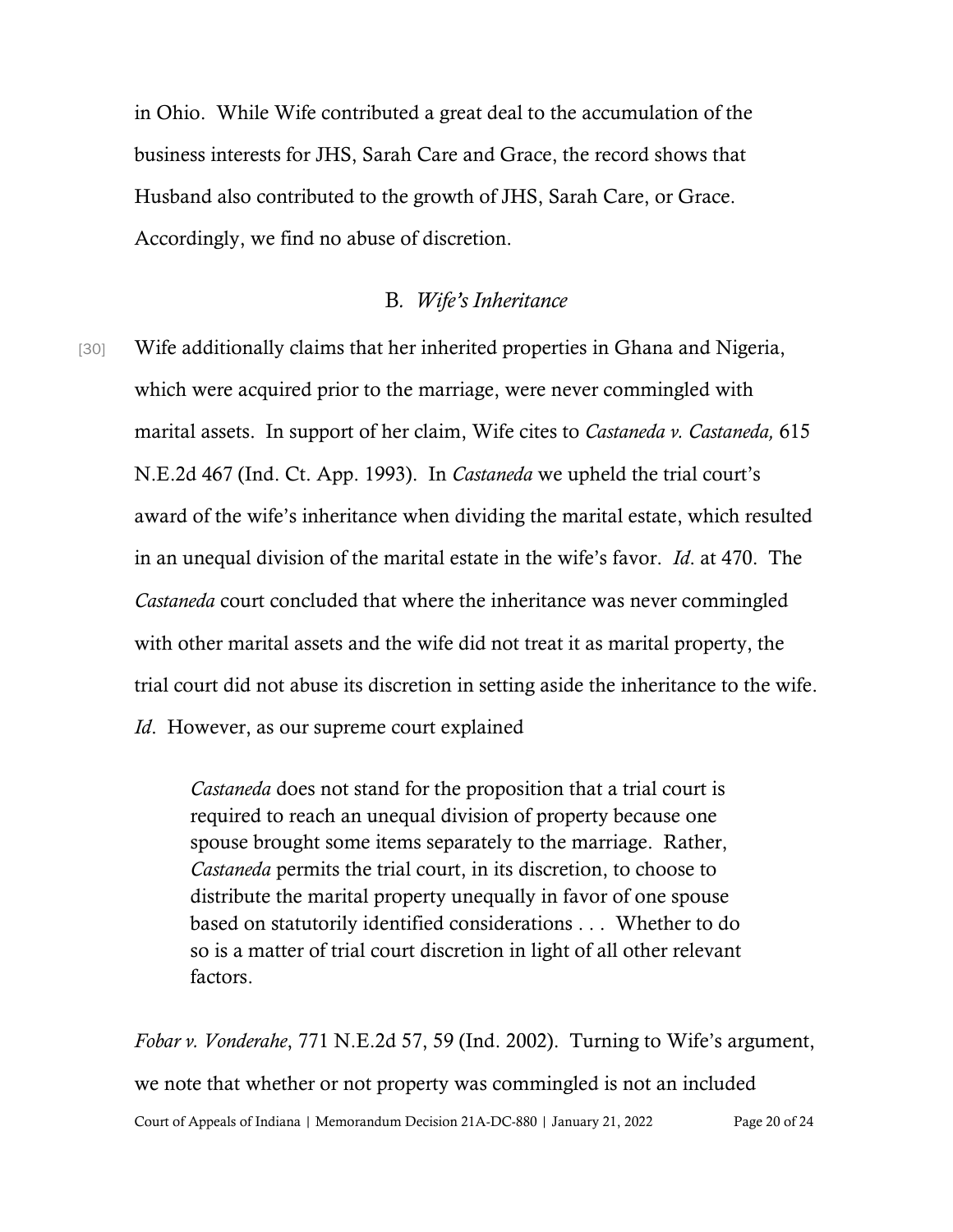component of the statutory analysis required to rebut the presumption of an equal distribution of marital assets, although relevant evidence might also indicate whether property was kept separate and distinct, or whether a type of *de facto* commingling occurred. *Eye*, 849 N.E.2d at 703. Therefore, the fact that the proceeds from the inheritance were kept separate by Wife does not automatically indicate that the presumption was rebutted. *Id*. Wife's argument that her inherited properties were not commingled with marital assets and therefore should not be included in the marital pot for division fails.

- [31] As to whether her inherited properties were divisible, we have held that the trial court's disposition is to be considered as a whole, not item by item. *Simpson v. Simpson*, 650 N.E.2d 333, 335 (Ind. Ct. App. 1995). In crafting a just and reasonable property distribution, a trial court is required to balance a number of different considerations in arriving at an ultimate disposition. *Fobar*, 771 N.E.2d at 60. The court may allocate some items of property or debt to one spouse because of its disposition of other items. *Id*. Similarly, the factors identified by the statute as permitting an unequal division in favor of one party or the other may cut in different directions. *Id*. As a result, if the appellate court views any one of these in isolation and apart from the total mix, it may upset the balance ultimately struck by the trial court. *Id*.
- Court of Appeals of Indiana | Memorandum Decision 21A-DC-880 | January 21, 2022 Page 21 of 24 [32] Looking at other factors, there is ample basis justifying the trial court's inclusion of Wife's interests in the Nigerian and Ghanaian properties and the equal division of the entire marital pot. Husband is an associate professor in the College of Nursing at the University of South Carolina, Columbia, earning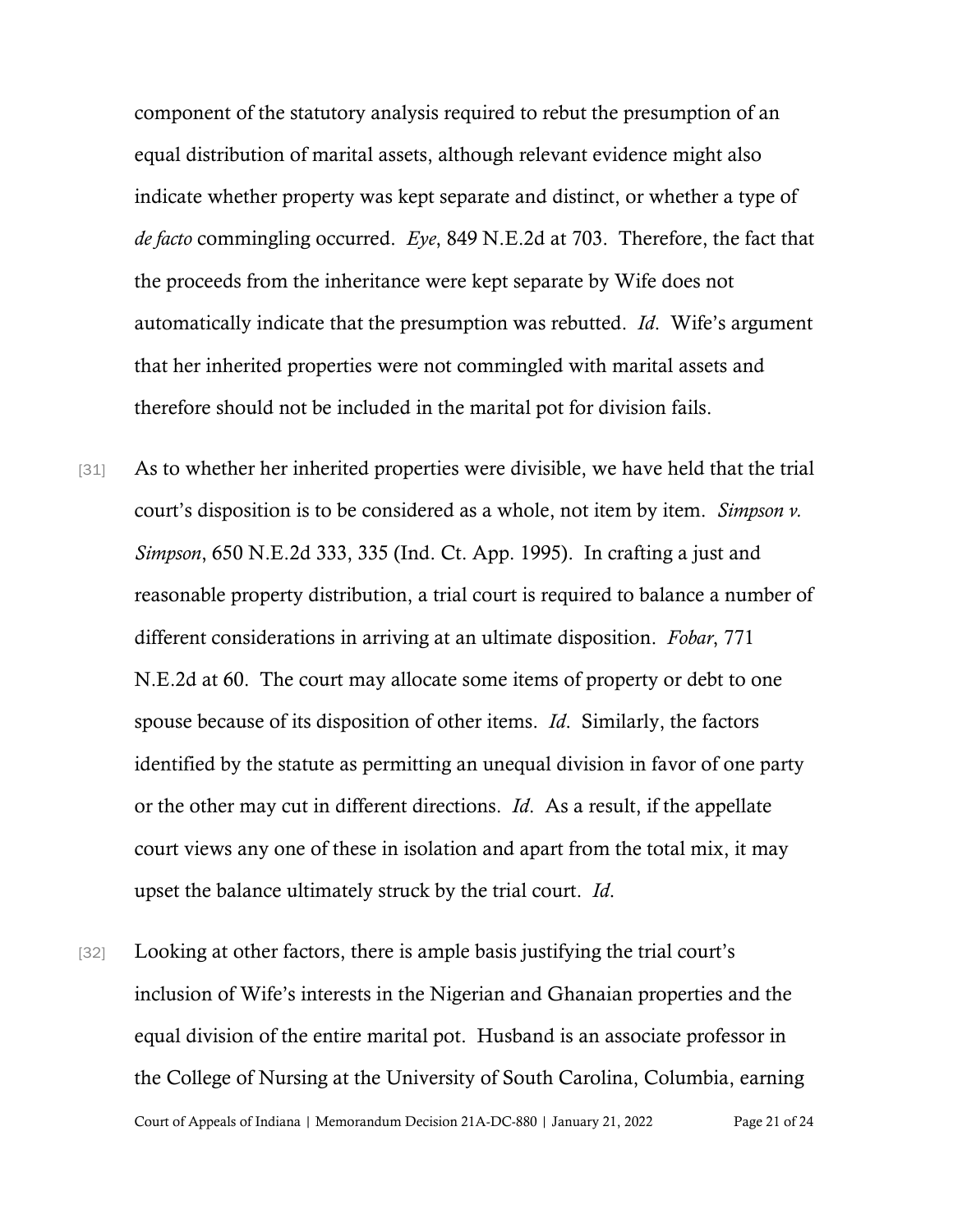\$144,000 per year. Husband stated that when he fails to teach in the summer, his annual income is about \$120,000. Husband stated that beginning in 2008, he received an income from JHS. Wife, as director of nursing at JHS, earned an annual income of \$118,071. Evidence presented showed that between 2009 and 2018, aside from her wages, Wife withdrew additional income from her businesses in varying amounts, and her gross withdrawals during that period amounted to \$6,310,957. Wife's average annual business income during the marriage was \$631,095.70.

[33] During the marriage, Husband contributed an additional \$123,000 to his retirement account and paid down \$24,000 of student loan debt during the marriage. Wife contributed \$285,534.35 to her JHS 401k account and purchased whole life insurance policies with cash values of \$29,410.86. Aside from their income and the growth of their individual retirement accounts, the record reflects that Wife dissipated marital assets. Wife failed to cooperate with discovery requests as to her bank accounts except to provide her 2018 bank statements for her Indiana Members Credit Union (IMCU) accounts. Wife's JHS income/business income was deposited into her IMCU. A review of her 2018 checking account statements showed that Wife transferred \$65,880 to various individuals, wrote checks totaling \$70,475.52, and took cash withdrawals of over \$108,000. Wife's 2018 married but filing separately tax return indicates she earned \$118,071 in wage income and \$457,430 in business income, for a total income of \$575,501. She owed \$148,617 on the taxable portion of this income, for a net income of \$426,884. Wife provided little to no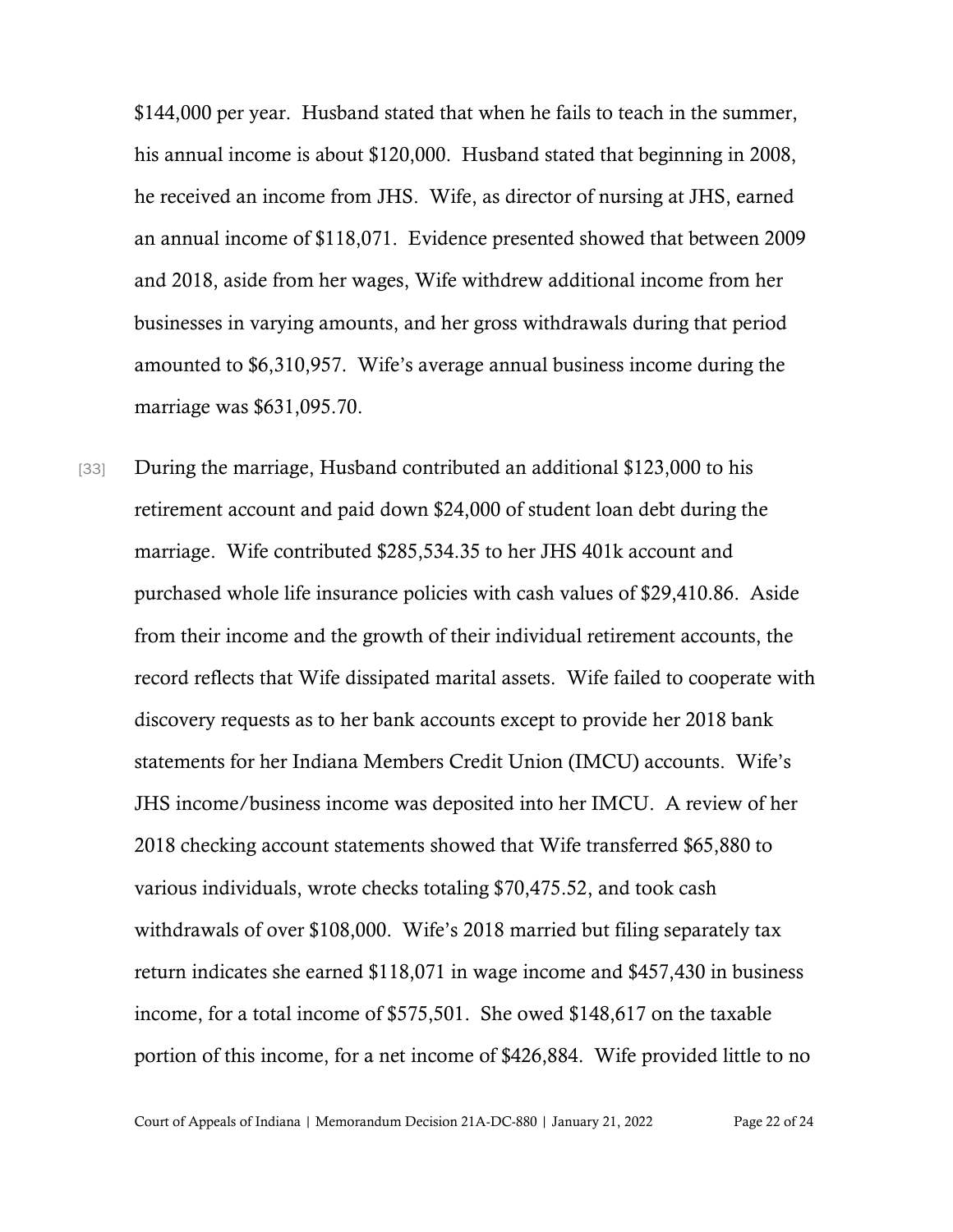explanation for the disposition of her personal income and business income. During her deposition, when asked how her income was disbursed, Wife replied alternatively "I don't know", and "who knows. Hello?" (Exh. Vol. IV, pp. 48, 49). At the final hearing, Wife indicated she financially helped her mother and extended family in Nigeria but failed to offer any evidence supporting her claim. Wife also claimed that she paid for Daughter's medical school tuition and other expenses, but she failed to provide any evidence documenting those expenses.

[34] In many circumstances, it may be appropriate to award a greater share of the marital property to one spouse by reason of inheritance. *Fobar*, 771 N.E.2d at 60. But Indiana statute requires all property to be considered in the marital estate. I.C. § 31-15-7-4. Even if some items meet the statutory criteria that may support an unequal division of the overall pot, the law does not require an unequal division if overall considerations render the total resolution just and equitable. *Id*. The trial court considered 131 exhibits and the testimony of several witnesses, which were presented over the course of two days. Although several of the parties' assets were brought to the marriage, there was no requirement that any be set off for one spouse, nor was there any requirement that the overall pot be unequally divided. It was well within the trial court's discretion in offsetting Wife's higher earning capacity and resources by including her inherited properties in the overall 50–50 split, rather than setting it off to Wife as a separate item prior to division. We find no abuse of discretion.